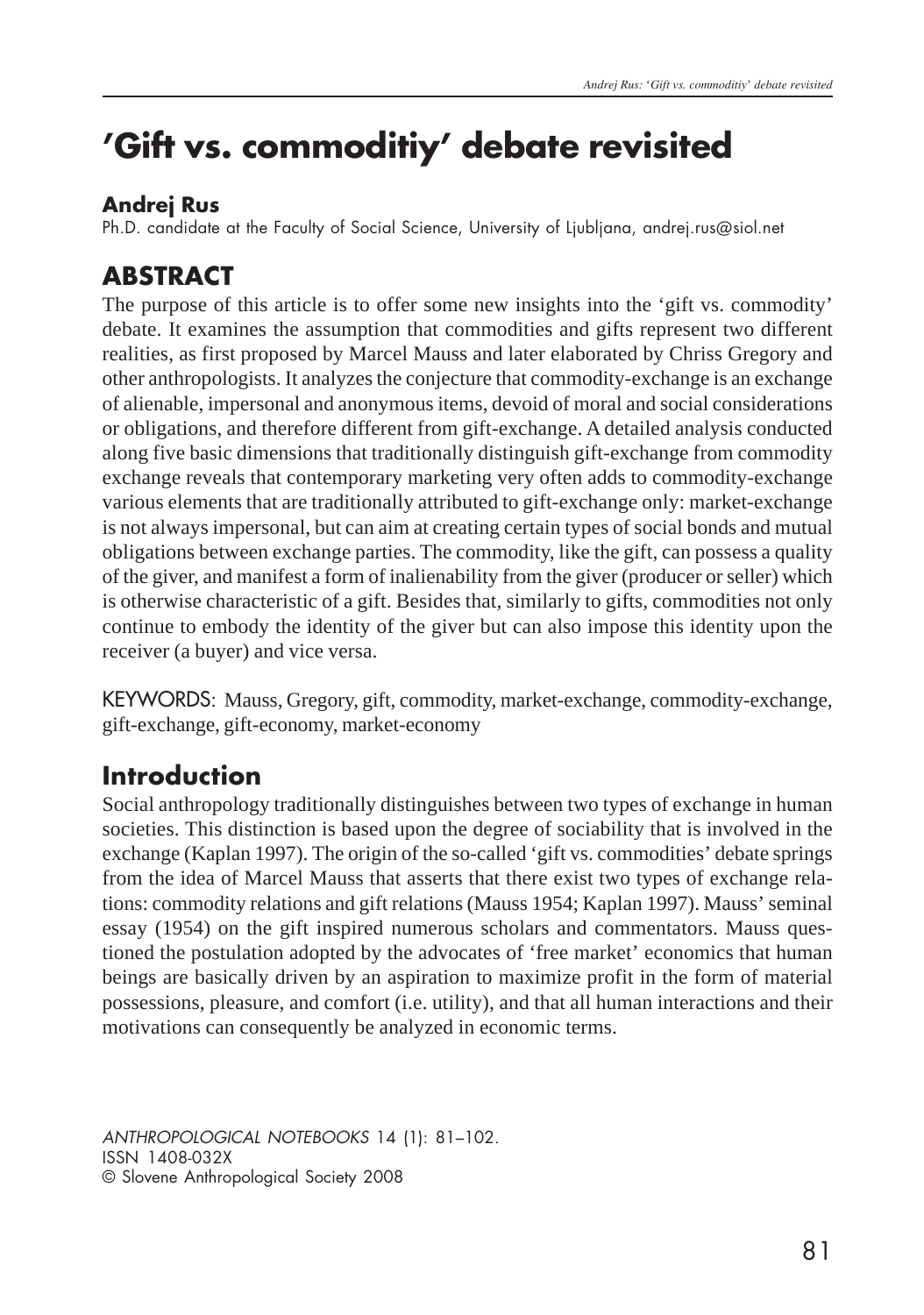He noted that social anthropologists had researched and described societies in which their entire economic life was based on completely different principles; that is, societies in which most objects moved back and forth among members of society as gifts, on the basis of what looked like unselfish generosity. In those small-scale societies, giftexchange was at the basis of their entire economic system, where goods were 'traded' without clear calculation of who has given what and how much to whom. Mauss proposed the distinction between 'gift exchange' and 'commodity exchange', which has been broadly accepted in mainstream social anthropology. He classified societies on the basis of the form of exchange that dominated their economic actions and only in recent years have some scholars started to question this basic distinction. The idea that gift-exchange is a form of economy contrary to that of the market-exchange was later most systematically developed by Gregory (1980; 1982; 1997), who claimed that gifts belong to the sphere of the household and personal relationships, while commodities belong to the sphere of trade and impersonal relationships.

Gregory's formulation (1982: 12) of the distinction between commodities and gifts is to a great extent based on the work of Karl Marx:

> Marx was able to develop a very important proposition: that commodity-exchange is an exchange of alienable things between transactors who are in a state of reciprocal independence […]. The corollary of this is that non-commodity (gift) exchange is an exchange of inalienable things between transactors who are in a state of reciprocal dependence. This proposition is only implicit in Marx's analysis but it is […] a precise definition of gift exchange.

According to Gregory, commodity-exchange creates quantitative relationships that enable the exchange parties to remain independent after the transaction is over. On the other side, gift-exchange creates qualitative relationships between givers and receivers that make them reciprocally dependent. Therefore, gift exchanges also keep the exchange partners indebted after the transactions have been completed. They cannot 'walk away cleanly' as is the case of commodity exchange.

Following from this conceptualization, commodity-exchange (or market exchange) are transactions with a low degree of sociability and a high degree of impersonality among exchange participants. In cases of commodity exchange, the economic value of items that are transacted is very important, while social relations are subordinated (Gregory 1982; Kaplan 1997). Commodity-exchange is a transaction that usually takes place among strangers where the exchange transaction enforces no lasting social obligation or personal relationship. It is therefore assumed to be a commercial transaction devoid of almost all social considerations. It avoids the feeling of obligation and gratitude that is involved in gift-giving. In commodity exchange, after the exchange transaction is over, the transactors are not obliged to have any further mutual social relation or obligation. The only obligation that the seller has is to deliver sold items to the buyer, and the only obligation the buyer has, is to pay the agreed amount of money to the seller. A bottle of milk pur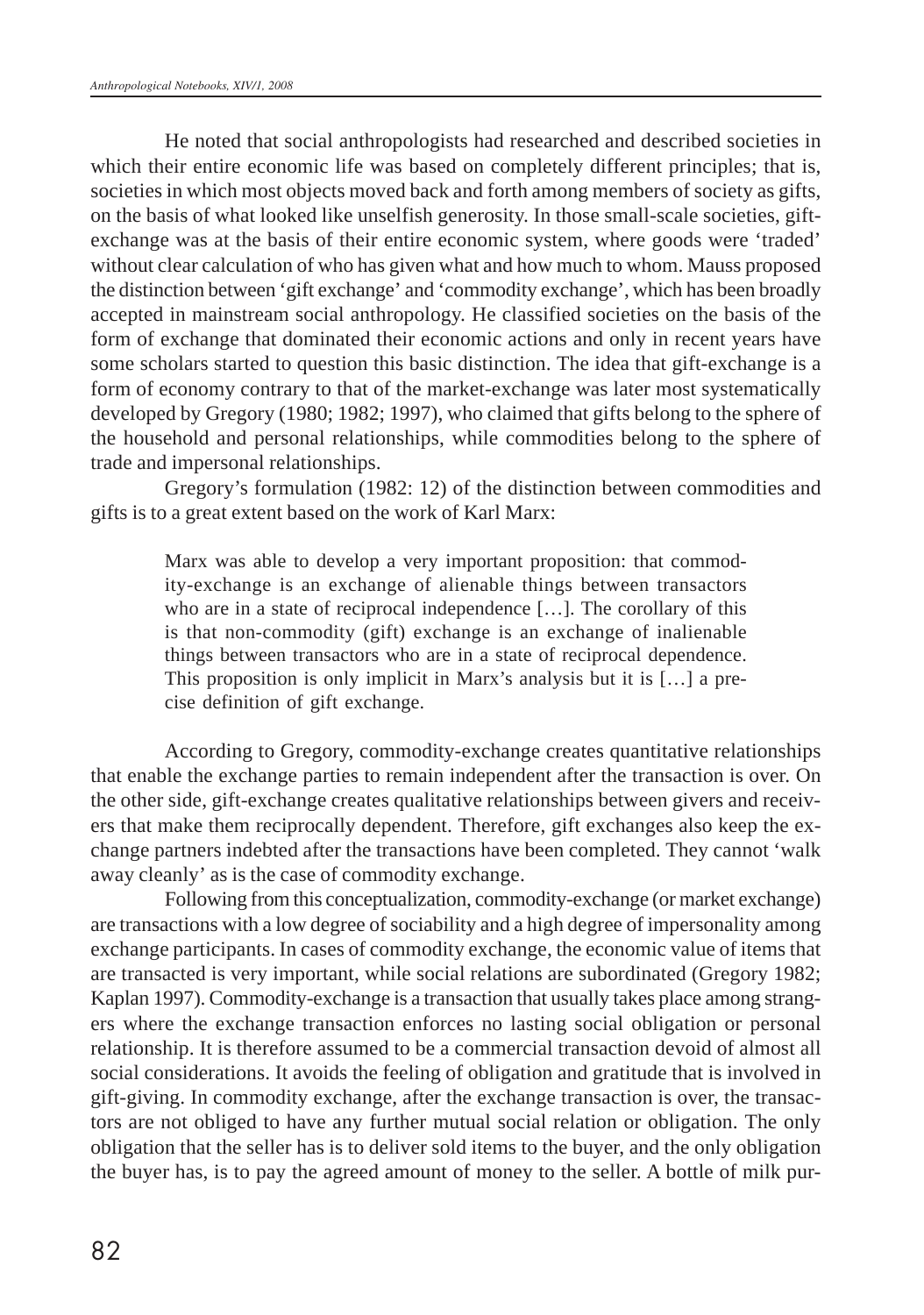chased at a supermarket does not build any obligation to buy milk there for a second time. Commodities are also supposed to be devoid of symbolic uniqueness that a gift possesses. In principle, it does not matter whether a bottle of milk is purchased from a store A or from the store B (Carrier 1991).

Gift exchange, conversely, is transacted when exchange parties want to establish some kind of relationship. According to Mauss, gift creates reciprocal relationship between the giver and the receiver, while economic value is subordinated:

> The exchange of presents did not serve the same purpose as trade or barter in more developed communities. The purpose that it did serve was a moral one. The object of the exchange was to produce a friendly feeling between the two persons concerned, and unless it did this, it failed its purpose (1954:18).

By accepting a gift, the receiver becomes invariably indebted to the giver, and has social and moral obligation to return the gift. The purpose of giving and accepting gifts is therefore to create and to cement social relationships among members of society. Unlike anonymous commodities, gifts are held to be inalienable: a gift is not just 'a watch' but 'a-watch-that-my-father-gave-me-for-my-birthday'. Moreover, gifts not only continue to embody the identity of the giver but also impose this identity upon the receiver (Carrier 1991). As a result, the receiver, in bearing (a part of) the identity of the giver, becomes subordinated ('indebted') to the latter.

Following this dichotomy, we have on one side commodity exchange, which is prevailing in our capitalist societies, where exchange of goods is devoid of almost all social or personal considerations. On the other side, there is gift exchange, which creates or reinforces social relationships between individuals. In social science, commodity-exchange usually stands for economic rationality and commercial profit making, while gifts are acknowledged to be carriers of social concerns and moral obligation. 'Commodity vs. gift' is in this sense often used as metaphor for 'market vs. non-market' (Lapavitsas 2004:33).

#### **'Gift vs. commodities' debate**

The sharp distinction between gifts and commodities has been questioned by many social scientists in recent years. Even though the distinction between gifts and commodities can be useful for analytical purposes, several scholars have suggested that the mutually exclusive contrast between gifts and commodities is unjustified. They suggest that this radical opposition should be abandoned. In their view, the dichotomy between 'their' (i.e. traditional societies) socially embedded, culturally determined gift-economy and 'our' (i.e. Western societies) impersonal, rational market economy is based on Western ethnocentric premises, the artificial formalization of the concept of 'pure gift' in the West and the romantisation of gift-exchange in traditional societies (Appadurai 1986: 11; Carrier 1990: 20; Parry 1986: 465; Parry and Bloch 1989: 8).

One group of criticisms centres on the idea that the concept of gift-economy actually originates from the romantisation of gift relations in non-Western societies. Frow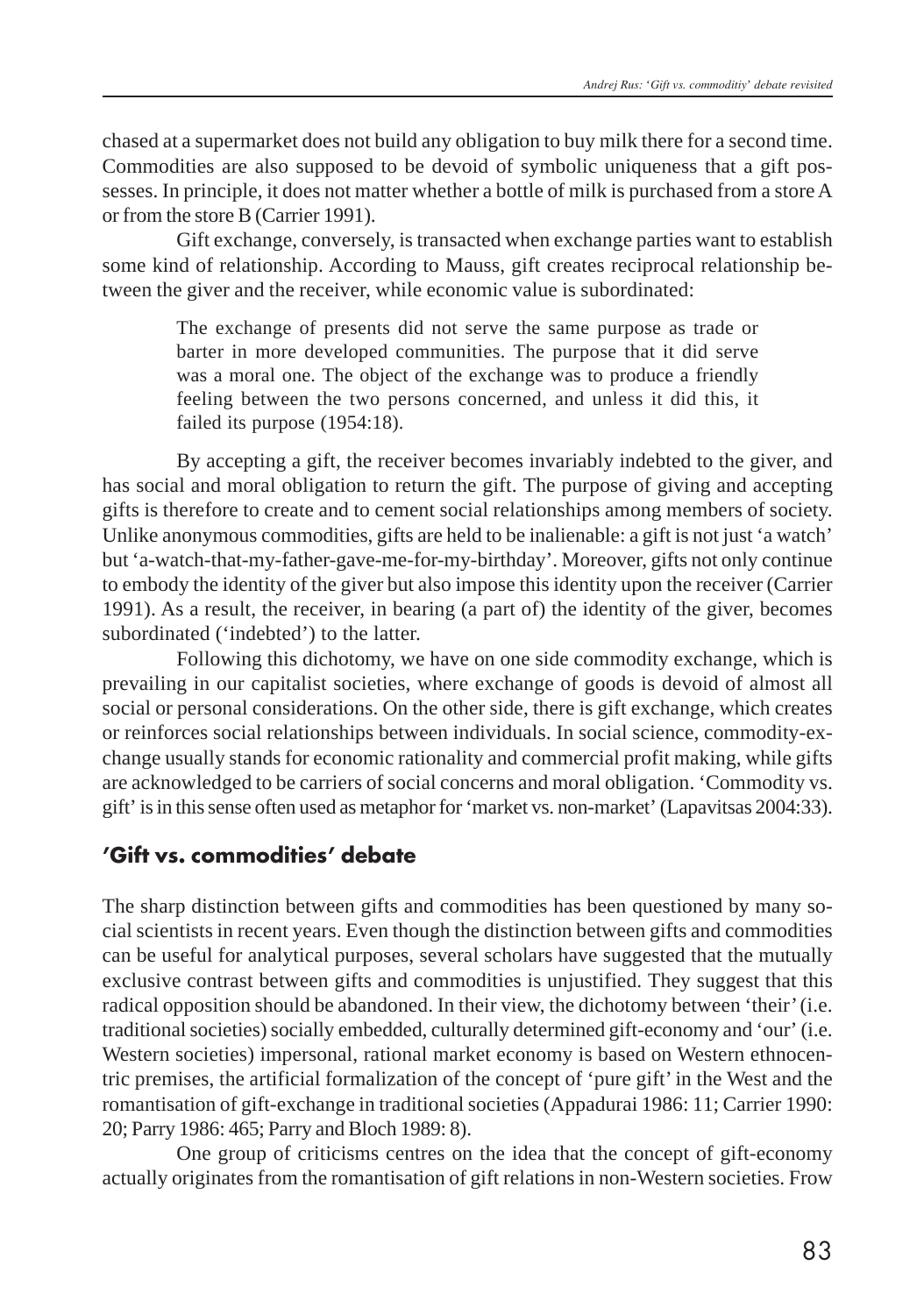(1997), for instance, hinted that the division between gift-exchange and market-exchange is actually founded on the nostalgic portrayal of traditional societies as based on social altruism that gives rise to gift-giving as a basis for entire social organization. Some other scholars have suggested that gift-exchange probably involves much more economic calculation than Marcel Mauss had assumed. This economic calculation in gift-exchange can be seen both in traditional societies as in capitalist societies (Humphrey and Hugh-Jones 1992). Gell has stated that conventional definitions overemphasize the contrast between gift-exchange and commodity exchange, and that "[…] gift-exchange is much more like commodity-exchange than [Gregory] is prepared to recognize" (1992:144).

Bourdieu (1977) has also noticed that very often the only thing that makes giftexchange different from simple barter is the mere lapse of time between gift and countergift. According to this idea, it can essentially be said that a gift is merely an indirect delayed exchange of goods or services. This argument was pushed further somewhat by Arjun Apparudai in his famous introduction to the book *The Social Life of Things* (1986). He noticed that what social anthropologists have described as gift-exchange in smallscale societies, is in reality not simply a generosity, but – like commodity-exchange – just a matter of self-interested calculation. Appadurai suggests that "[…] the exaggeration and reification of the contrast between gift and commodity in anthropological writing has many sources." One of them is "[…] the tendency to romanticize small-scale societies [and] the proclivity to marginalize and underplay the calculative, impersonal, and selfaggrandizing features of non-capitalist societies" (1986: 11). According to this group of scholars, gift-exchange is after all not that different from market exchange, because on a long run, both of them utilize the same rational, self-interested premises.

Another group of scholars has offered a different kind of criticism to the idea that capitalist societies are characterised by rational, selfish, impersonal market exchange, while small-scale societies are characterized by gift exchange. In examining gift-commodity dichotomy, this approach scrutinizes the role of gifts in industrial societies (Carrier 1992; Cheal 1988; Miller 2001). These authors suggest that the standpoint adopted by Gregory and Strathern 'trivializes' gift behaviour (Cheal 1988: 6). Their main objection is that industrial societies have very substantial economic expenditure on gifts. For example, Christmas gifts in the United States represent one of the most important economic motors for retail sales (Hunt 1997). Therefore, they say, it is not correct to trivialize gift behaviour in capitalist societies, and think it is just some kind of minor appendage to life there (Cheal 1988; Bailey 1971; Miller 1995). In western societies, we can find many examples of exchange transactions that have characteristics of gift-economy: sharing of knowledge in the scientific community (Bergquist and Jan Ljungberg 2001), free sharing of files and information on the internet, etc. (Kollock 1999). Apparently, the market economy contains a rather significant amount of transactions that are based on the principle of reciprocity and strongly resemble that of the gift-economy.

In analyzing the distinction between gifts and commodities, some other social scientists tried to arrive at a form of compromise on this matter. They say that commodityexchange and gift-exchange do not strictly represent two entirely different and mutually exclusive societal forms, but rather just two ideal types of exchange. In reality, any economy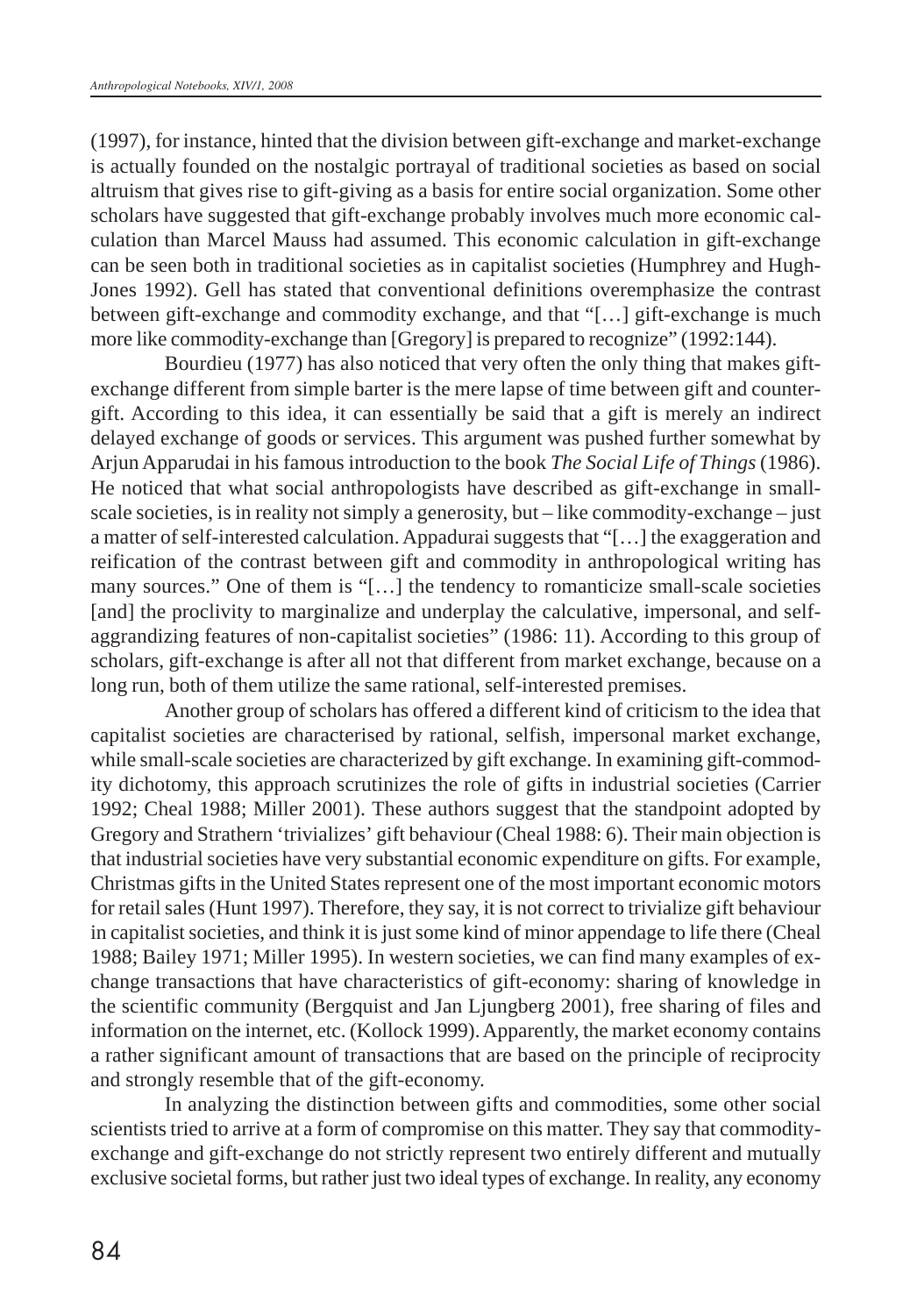will be a mix of these two types of exchange. Bloch and Parry (1986) linked commodityexchange and gift-exchange to short-term and long-term cycles of exchange, arguing that both types of exchange, rather than being mutually exclusive, tend to co-occur in individual societies. Thomas (1991) and Miller (2001a) also stated that the two types of transactions are intertwined with one another and frequently there are components of both present in any particular exchange situation. Carrier suggested that "[…] society contains a capitalist-sphere, a sphere of Maussian commodity exchange, existing together with a non-capitalist sphere, a sphere of Maussian gift exchange, though […] this dichotomy is a simplification of a muddier reality" (1995: ix).

#### **Analysis of commodity-exchange**

In examining the differences between gifts and commodities, most authors have focused on showing that gift-exchange can contain features that are otherwise attributed to commodity-exchange. According to Strathern the gift is more under attack than the commodity (1993: 6) and the purpose of my analysis is therefore to examine whether marketexchange transactions contain elements that are usually attributed to gift-exchange.

For my analysis, I utilized theoretical method with special emphasis on the comparative textual analysis and a multidisciplinary approach. Since marketing textbooks provide the basis for marketer's activities, they were included in analysis as well. I decided to analyze market transactions – especially marketing strategies – along some dimensions that traditionally distinguish market-exchange from gift-exchange (Mauss 1954; Gregory 1980; 1982; 1997; Strathern 1992, Weinner 1992, Carrier 1991). In defining a gift, Carrier (1991:122) utilizes Mauss' (1954) and Gregory's (1980) writings and defines a gift as (1) the obligatory transfer, (2) of inalienable objects or services, (3) between related and mutually obligated transactors. The starting point of my analysis is the observation that, in the last couple of decades, consumer choice in market economies is not anymore simply directed by mere price and the physical characteristics of a product, but also by other features, which are very often not tangible. Those intangible features spoil the sharp contrast that traditionally distinguished commodities from gifts. Contemporary market-exchange is no longer only about selling better products for lower prices than the competitor does. Porter's influential work (1980) describes three general types of strategies that businesses in market-exchange nowadays generally use to gain competitive advantage over competitors: cost leadership strategy, differentiation strategy and focus strategy.

Porter (1980) defined them along two dimensions, which he termed 'strategic scope' and 'strategic strength'. Strategic scope applies to the size of the targeted market. Strategic strength applies to the core competency of the company, where Porter recognized two most important competencies: product differentiation and product price. Following this, we can say that in selling commodities, companies most often pursue two strategies: price competition and product differentiation (Norman 1987).

In some businesses, the selling price is central and may be by a large amount the most important factor by which customers compare competing products. To be competitive in such business, a company has to ruthlessly control its production and distribution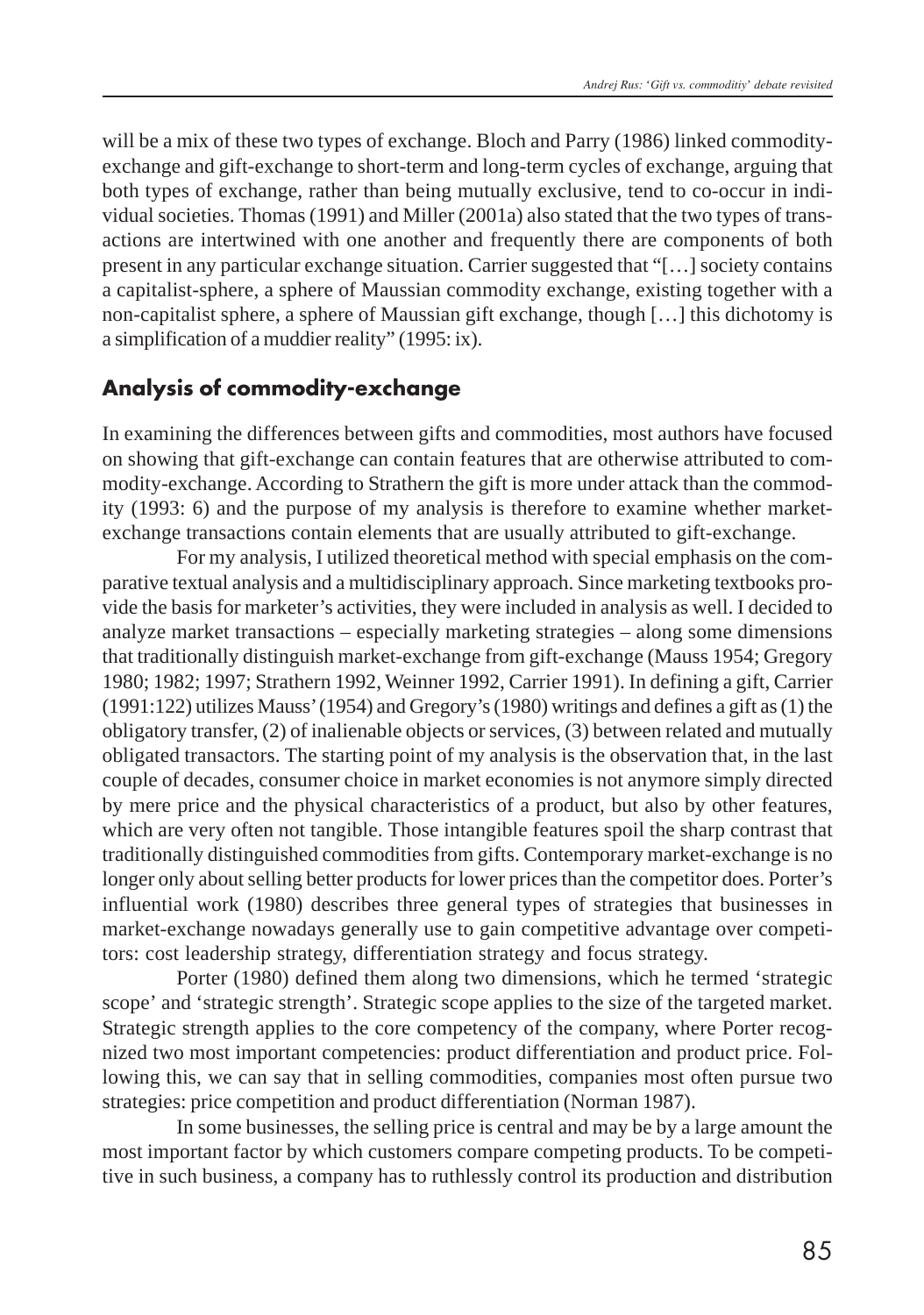costs to achieve lower prices than its competitors do. Price competition is typical (but not limited to) in trading commodities like electricity, wheat, petrol, corn, coal, iron, etc. For a buyer, electricity is simply electricity, does not matter where it comes from, or who is selling it. If we leave aside the quality of service among different providers, the buyer chooses the product solely on the basis of its price, regardless of the origin of electricity (even that is changing nowadays with introduction of so-called 'green electricity' or 'ecoelectricity', which takes into consideration the origin of electricity). In this kind of trade, the seller can be competitive only by offering lower prices than his competitors do. By competing in price, the seller admits that his product is in no way different from other similar products i.e. it is in no way unique. Other similar products can, therefore, be perfect substitutes. This type of trade neatly fits into the traditional concept of an impersonal market-exchange of anonymous commodities.

For the contemporary consumer, this kind of trade rarely occurs, because commodities are now usually differentiated in some way other than price. Most sellers usually try to differentiate their product (or service), i.e. present it as somehow unique and incomparable to other similar products. By adding extra value to its product or service, a seller can charge a unique (much higher) price compared to a non-differentiated similar product. As Levitt puts it (1969: 2):

> The new competition is not between what companies produce in their factories, but between what they add to their factory output in the form of packaging, services, advertising, customer advice, financing, delivery arrangements, warehousing, and other things that people value.

Due to differentiation, commodities are in most cases no longer merely anonymous, impersonal, lifeless, alienable items, but are infused, rather, with qualities that can resemble features of the gifts. For instance, companies often strive to endow their goods (or services) with some kind of personal quality, almost a personality that is usually closely linked to the values that the company represents (Dowling 2004: 229). The company protects the ownership over those distinct characteristics through registered trademarks, patents and copyrights (Kotler and Keler 2006: 274). We can notice a striking similarity to what Mauss writes about gifts: "Things have personality, and personalities are in some manner the permanent possession of the clan" (Mauss 1954: 44).

In anthropology, the similarity between gifts and commodities was closely examined by Carrier, who suggested an analytical distinction between commodity and possession. He demonstrated that in catalogue advertising some commodities are personalized and manipulated to become a possession. (1990: 693). He noted that the commodity can be alienated, while the possession is inalienable, because it shows the attachment of persons to objects. Carrier (1990; 1992) suggests that contemporary market practices let prospective customers think they are switching from commodity-exchange to a gift economy.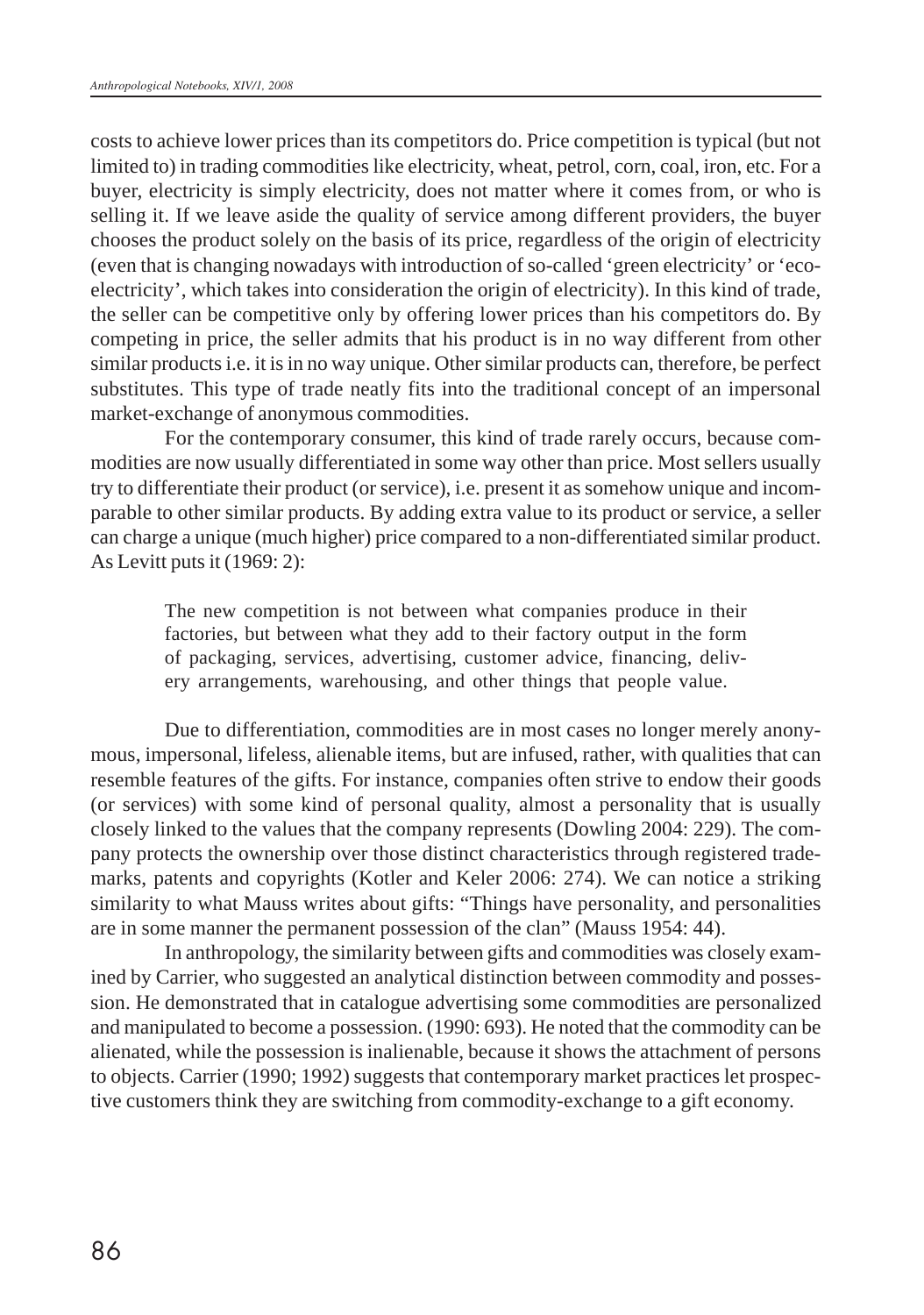#### **Commodities and social relations**

Mauss wrote about the purpose of gift exchange:

The exchange of presents did not serve the same purpose as trade or barter in more developed communities. The purpose that it did serve was a moral one. The object of the exchange was to produce a friendly feeling between the two persons concerned, and unless it did this, it failed of its purpose (1954: 18).

Commodity-exchange is in, this sense, supposed to be devoid of almost all social or personal considerations (Mauss 1954, Gregory 1982, Kaplan 1997). The buying a bottle of beer is not motivated by the desire to have a strong, lasting and loving relationship with the seller; it is motivated only by the desire to have a bottle of beer. However, the process of selling is very often not completely impersonal, because successful selling depends upon the ability of the seller (or the producer) to inspire trust and to create a relationship with customers. In the last decades, marketing has evolved from impersonal 'production', 'product' and 'selling' concepts, to the customer-centred 'marketing concept' which emerged in the 1950's (McKitterick 1957; Borch 1957; Keith 1960). Recently, it has evolved to the 'holistic marketing concept' that aims at establishing strong and lasting relationships with customers (Janèiè 1999). The four components of holistic marketing are relationship marketing, integrated marketing, internal marketing, and social responsibility marketing (Kotler and Keler 2006: 17). In recent decades, marketing activities tend to decreasingly use the massmarket activities that were prevalent in the 1950s, 1960s, and 1970s and increasingly utilize new approaches that actually imitate marketing practices from more than a hundred years ago, when sellers still knew their clients by name. In particular, the fast development of the internet enabled marketers to personalize their selling approach and thus fulfil the customer's desire for personalization (Locke et al. 2000).

Nowadays, companies are inclined to put much more emphasis on retaining their customers than several decades ago. They increasingly rely on personal bonding to capture and hold their customers. They aim at establishing strong and permanent relationship between buyer and seller. When selling at set prices to anonymous customers, mass advertising is chosen. When selling high value goods to individuals, personal bonding is preferred (Offer 1997: 465). The result of various customer retention practices are loyal, returning customers who are strongly attached to company's products or services. The reason a producer (or a seller) wants to establish a relationship with customers is actually very simple: companies know it is much easier and cheaper to sell to existing customers, who already know them, who trust them, who know their level of quality, than to acquire new customers, who know nothing about them, or are maybe even suspicious about them. It is estimated that attracting a new customer can cost up to five times more than what it costs to keep a current customer happy. The key to retaining customers is relationship marketing (Kotler and Keler 2006:168). The idea of building mutual relationships in market transactions is nicely epitomized in the following quotes from Philip Kotler, one of the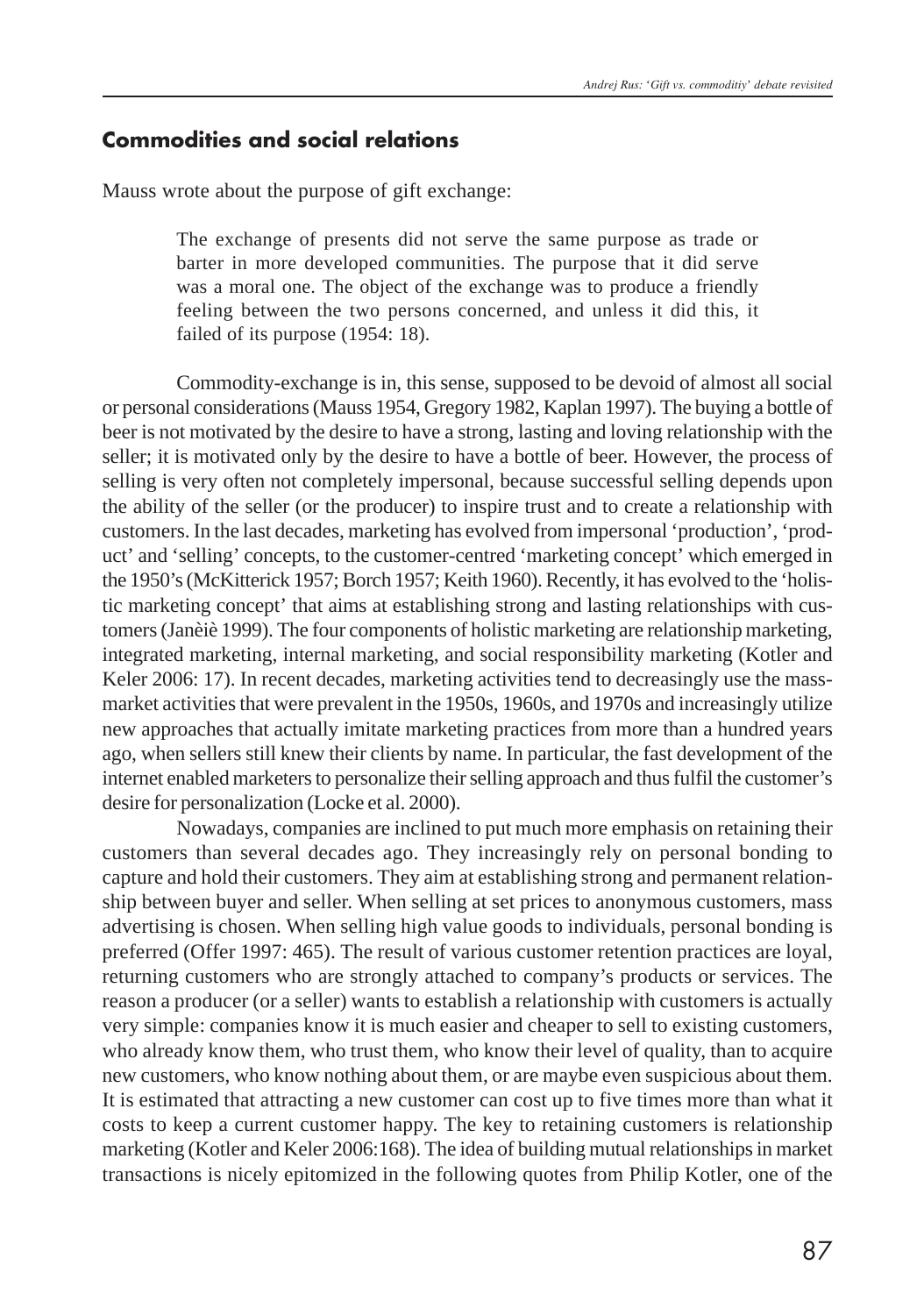world's leading authorities on marketing: "The marketer's goal is to build a mutually profitable long-term relationship with its customers, not just sell a product" (Kotler 2003: xiii) and "[…] the cornerstone of a well-conceived marketing orientation is strong customer relationships. Marketers must connect with customers – informing, engaging, and maybe even energizing them in the process" (Kotler and Keler 2006:139).

Companies use various strategies to establish strong and permanent relationships with customers, for instance direct marketing, loyalty programs, relationship marketing and customer service. They also use personalization in production or at least try to create an impression of personalization. In direct marketing they frequently use personalized letters or marketing campaigns that are carefully camouflaged to look like personal communication (Offer 1997). This kind of strategy may assume various forms, depending on the degree of personalization that promotional material is trying to emulate. Promotional letters often do not look like traditional impersonal promotional material, but rather like a personal letter. Also, through skilful marketing, firms are creating an impression that the only purpose of their business is selfless service and not making money. It is very common that a catalogue begins with a personal introduction from CEO (with his photo and his signature at the end of his letter) in which he explains that the only purpose of his company is to offer the best possible service to valued customers and to help them solve their problems.

In loyalty programs companies offer cumulative rewards proportional to the volume of their purchases to customers, such as the 'frequent-flier miles program' that major airline companies offer to their customers, or little stickers that supermarket chains give to their buyers in proportion to the money spent on their purchases. After collecting a certain number of stickers, a customer is eligible to buy certain items at deeply discounted price (Dowling and Uncles 1997; Raphel 1995).

Relationship marketing is about having rich, multi-faceted relationships with customers and marketing partners (Kotler and Keler 2006: xxx). One of the most important goals of marketing is to develop profound and permanent relationships with everyone that could, in any way, affect the success of the company's marketing actions. The purpose of relationship marketing is to build mutually satisfying and long-term relationships with the most important and crucial partners. That includes not only customers, but also other marketing partners (distributors, suppliers etc.). The purpose of relationship marketing is also to retain business partners. Relationship marketing builds strong ties among the parties on all levels: social, economic, technical, etc. (Gummesson 1999; McKenna 1991; Christopher et al. 1991).

Customer service aims to create a loyal customer base and demands excellent service (Christopher et al. 1991). Customer service also establishes a sort of long-term relationship with customers, because customers feel they are taken care of by the company even after the act of purchase is over. If customers have any problems with purchased product or service, they are not left on their own, but are helped and assisted by customer service.

In recent decades, selling has moved to personal approach. Sellers very often aim at creating strong and permanent relationship between buyer and seller for the sake of increasing customer retention. We can see that market exchanges are nowadays not nec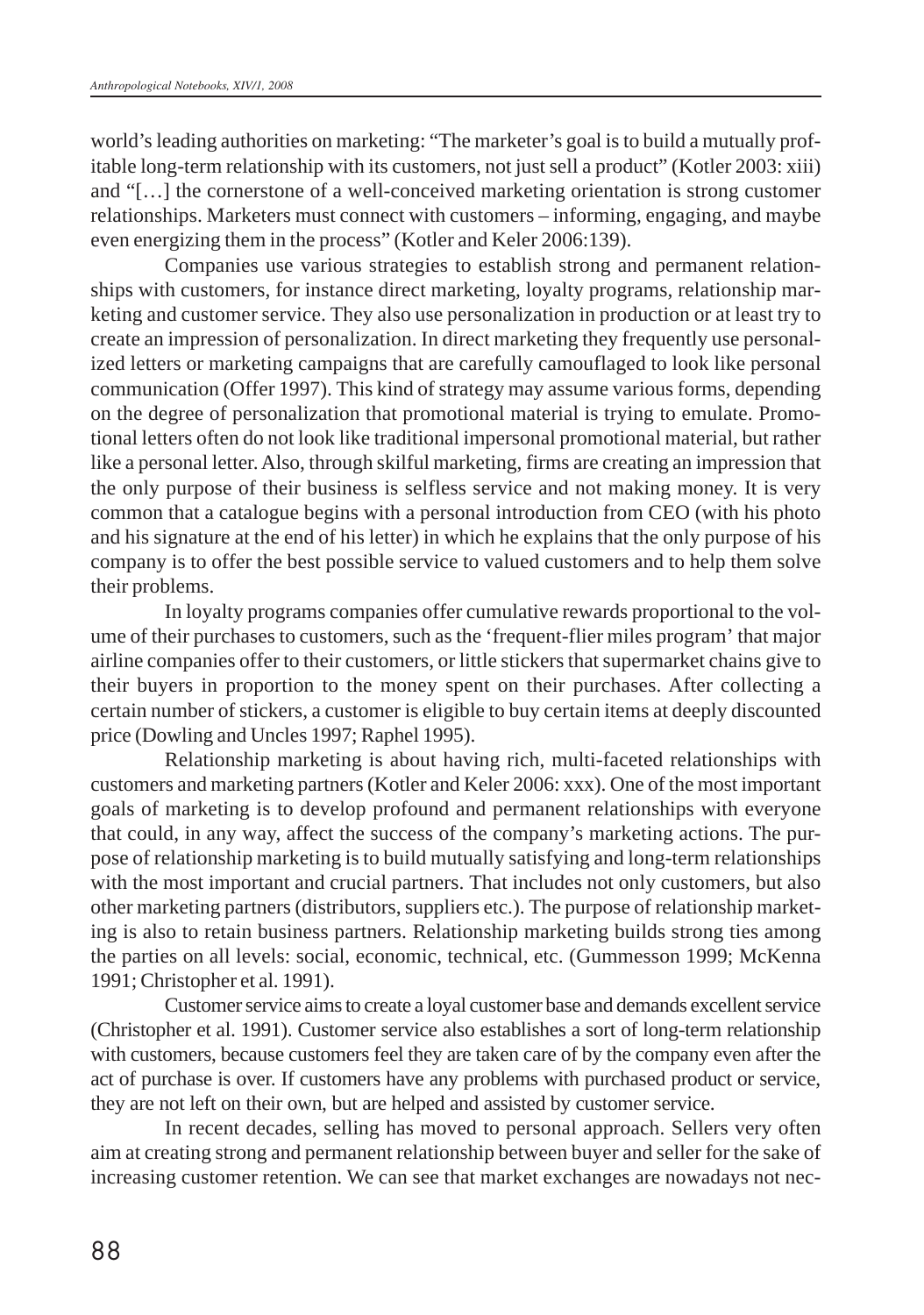essarily impersonal, but aim at creating social bonds between buyer and seller, which is one of the characteristics of gift-exchange.

#### **Commodities and moral or social obligations**

Giving a gift creates asymmetry in a relationship, and indebts the receiver, who is obliged to make a counter-gift sometimes in the future (Mauss 1954; Berking 1999: 8). Cycles of exchange create a relationship, as well as social and moral ties between both parties involved in reciprocity. According to Mauss (1954), reciprocity does not inevitably mean full reciprocity between two individuals. Reciprocity can also engage the social obligation to give, accept, and reciprocate within the social network (cf. Gouldner 1960; Levy 1959). Relationships always imply some moral and social obligations. When two people meet and establish a relationship, they cannot just walk away and forget about the whole thing, unless they have no intention of continuing the relationship. It is expected that they constantly re-affirm their relationship, cultivate it and grow it. Relationships create a web of interactions and obligations that sustain and promote the relation that has been established. It is supposed that in market-exchange, the only obligation that the seller has is to deliver sold items to the buyer, and the only obligation the buyer has is to pay the agreed amount of money to the seller. Besides that, both exchange parties are not supposed to have any other obligation at all. A customer goes to the shop, buys a bottle of beer and walks out of the shop. The buyer and the seller are not obliged to have even the slightest social interaction or moral obligation towards each other; this is in a stark contrast to giftgiving. However, a closer analysis reveals that distinction between gift-exchange and contemporary commodity-exchange is not so straightforward.

As demonstrated earlier, companies usually try to engage their customers into a long-lasting relationship and create loyal clients. Customers are often placed into a more or less subtle web of relationship with the company. If a consumer goes to the shop to buy a beer, we can detangle several elements that may, in spite of the seemingly impersonal purchase, indicate that some kind of relationship had already been established. If he has bought a particular brand of beer and not just any beer, it shows that he already has some attachment and preference for that particular brand, and therefore already some kind of relationship with the company that produces that beer. If he has already bought the beer in that particular shop several times before, he may have already established some kind of relationship with this particular shop – therefore he is a returning and loyal customer.

Once a company has established a long-term relationship with customers, it has a variety of moral and social obligations that relationship brings. One obligation is to satisfy customer's expectations by continuing (or ideally even improving) what was initially delivered to them. Unless the seller wants to sell only once and then disappear, the vendor has a permanent obligation to the customer to sustain the level of quality, service, reputation, prestige etc. that his product or service represents in order to keep loyal customers (Porter 1985; Christopher et al. 1991). According to Kotler and Keler, successful marketing requires that companies not only create, deliver and capture customer value but also sustain customer value (2006: 41).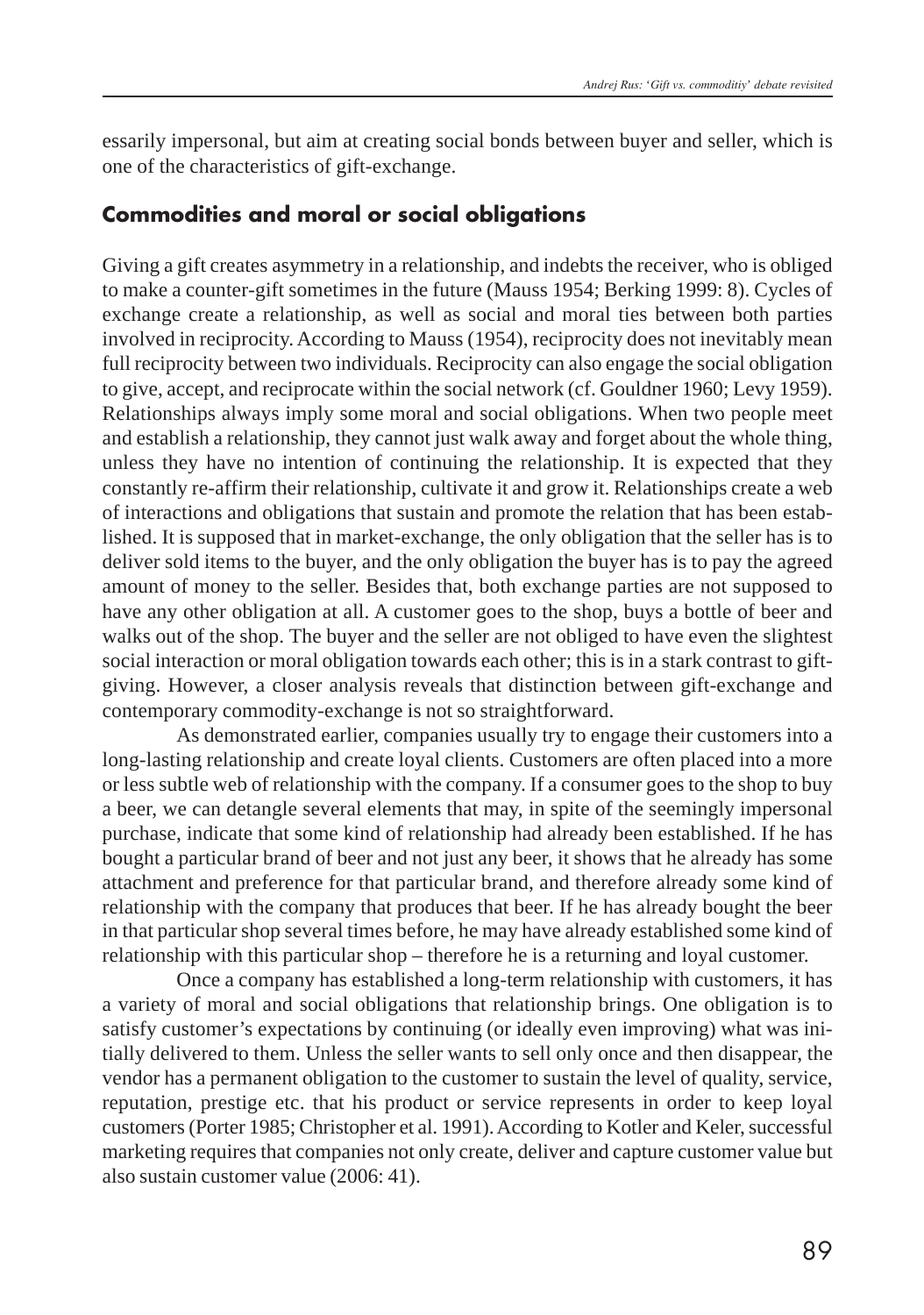On the other side, a well-served buyer feels obliged to be a loyal and returning customer. A customer that is highly satisfied usually develops loyalty and emotionally feels (to a smaller or greater extent) obliged and tied to the company (or its product). When the company introduces new products, he is more likely to buy them. He is more prone to upgrading existing products. The loyal customer also costs less to serve, compared to new customers (ibid.: 145). Companies are well aware of the fact that loyal customers have very strong emotional attachments to the chosen brand or product. High satisfaction or delight creates an emotional bond with the brand or company, not just a rational preference (ibid.: 146). That is one of the reasons sales personal are trained to be nice, kind and helpful. Personal selling is a very effective selling technique. It allows various relationships to occur and develop between buyer and seller. This can vary from a brief selling relationship to a profound personal friendship that can be established between exchange parties. The result of personal selling is that the buyer feels to be under some kind of obligation for having listened to the seller (ibid.: 556).

The sense of obligation is not limited only to buyer-seller relationship, but extends to buyer-producer (the company) as well. A customer's resolution to be loyal or not to be loyal is the sum of all elements and events that he encountered with the company. Satisfied and loyal customers will very often feel obliged to talk positively about the producer and its products. Frederick Reichheld (2003) says in his famous article that the only thing that really matters when talking about successful selling is the question "Would you recommend this product or service to a friend?" Loyal buyers are also not very receptive to competing offers from other companies and are more indifferent to price. Loyalty is defined as "A deeply held commitment to re-buy or re-patronize a preferred product or service in the future despite situational influences and marketing efforts having the potential to cause switching behavior" (Hamel 1996). A deeper analysis reveals that contemporary market-exchange transactions tend to create mutual (social or moral) obligations between buyer and seller (or producer). That is a situation resembling giftexchange more than impersonal market-exchange.

#### **Giving a part of oneself?**

A gift is never an anonymous item, but always contains some quality of the giver:

Hence it follows that to give something is to give a part of oneself [...] one gives away what is in reality a part of one's nature and substance, while to receive something is to receive a part of someone's spiritual essence (Mauss 1954: 10).

Companies often attempt to do the same: commodities are in most cases not just some anonymous items, but strive to remind the buyer of the producer. Most often the company's logo or trademark is much bigger and more prominent than name of the item itself, so that the buyer knows he is buying *Budweiser*, not just a beer. In the last decades, market has become hypercompetitive, forcing companies to heavily differentiate their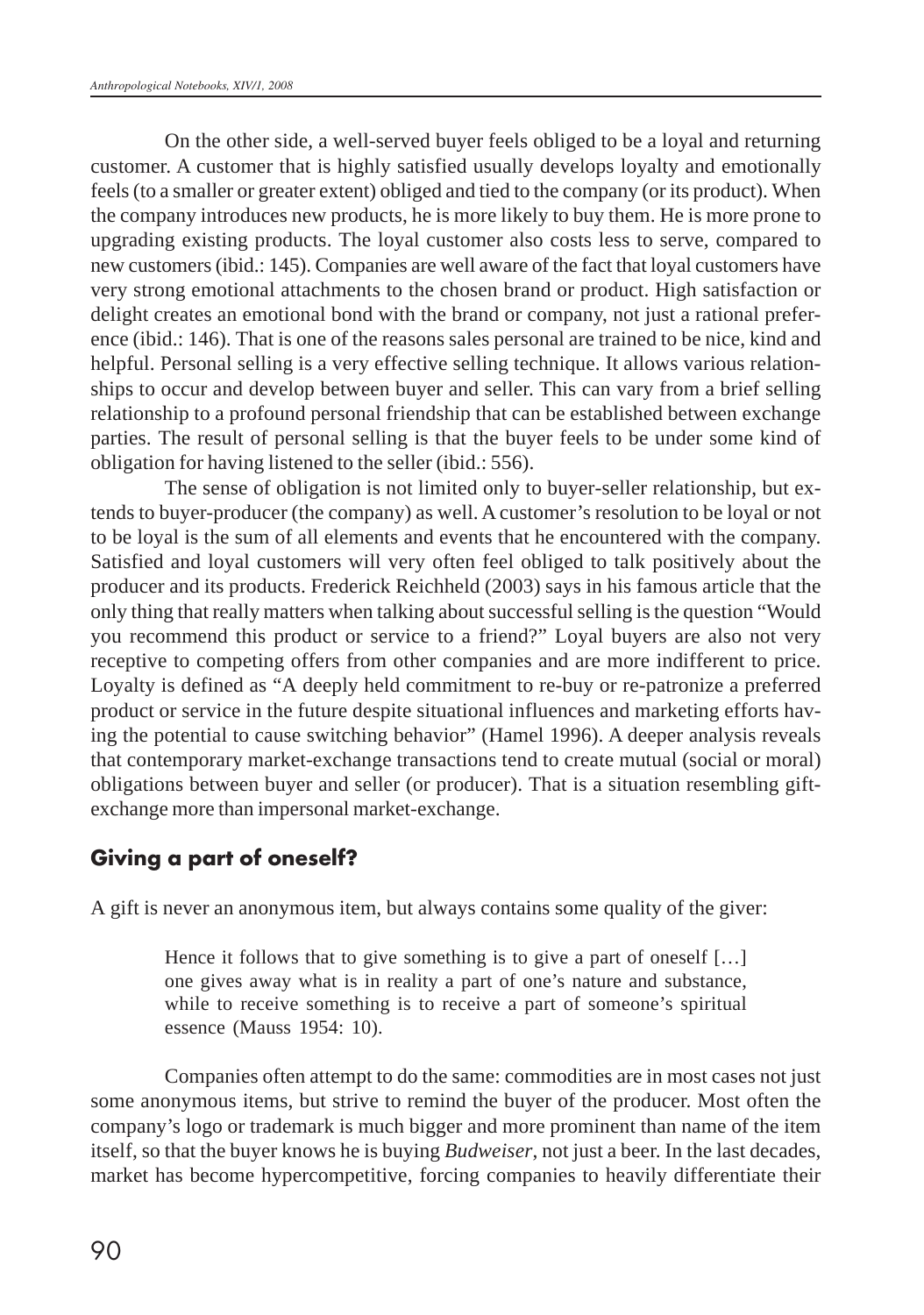products. Marketing, therefore, puts great efforts in presenting a product as unique through the process called 'branding' (Dowling 2004: 207; Keller 2003). Branding creates differences among similar products by adding certain aspects to a product or service. By doing so, it facilitates differentiating this particular product or service from similar products or services of other producers. The differences that the brand adds or emphasizes may be symbolic, functional, rational, emotional, etc. Sometimes they are related to a particular performance of the product or service and sometimes to what the brand stands for (Aaker 1996). Through marketing activities, consumers are taught various characteristics of the branded product: its name, what the product does and – last but not least – why consumers should care about it. In doing that, branding creates mental constructs and helps consumers to more easily organize the knowledge they have about products and services. Although a brand is created through marketing activities, it is something intangible that ultimately exists in the minds of consumers (Kotler and Keler 2006: 275; Aaker and Joachimsthaler 2000).

Branding can be applied to virtually everything: physical goods (a shampoo, a soup, automobiles, etc.), a service (banks, medical insurance, airlines etc.), a store, a person (a politician, a rock star, a writer, a scientist, etc.), a place (a city, a national park or a country), an organization, or an idea (Kotler and Keler 2006: 276). Everything can be branded, even generic commodities like (bottled) water, salt or sugar. By the means of branding, an item (or a service) is not an anonymous commodity anymore; it is not just a stereo, it is a Sony; it is not just a car, it is a Mercedes; it is not just water, it is Evian. The last example can (due to very successful branding) cost more than some beers, which require much more processing.

A company can pursue different strategies in building a brand. The two extremes of a brand relationship continuum are represented by two distinct strategies: individual names and umbrella ('blanket') family names. These two strategies are sometimes called a 'house of brands' and a 'branded house', respectively (ibid.: 296). By following the first strategy, a company does not attempt to connect its own reputation to the product's reputation but rather establishes product's brand separately. If the product turns out to be unsuccessful or fails to provide good quality, the company's image or name is not damaged. In the analytical sense, the second branding strategy is more interesting: most companies pursue some variant of the 'blanket family names' branding strategy. In this case, company ties its own reputation to its products and uses company's well-established brand as the basis for marketing its products. There are several advantages in such approach since it decreases marketing cost because there is no need for intense advertising to produce brand-name recognition. The producer easily adds credibility to its product through organizational association (ibid.: 297; Keller and Aaker 1998). With this strategy, customers can make conjectures about the product based on the knowledge of the parent brand (Kim and Sullivan 1998).

Branding often infuses commodities with a kind of personal quality – almost a personality – that is usually closely linked to the general image of the producer (Dowling 2004: 229; Palmer 2000:100). Nowadays, commodities very often tend to bear traits of the giver (the producer or the seller), and therefore exhibit the feature that was traditionally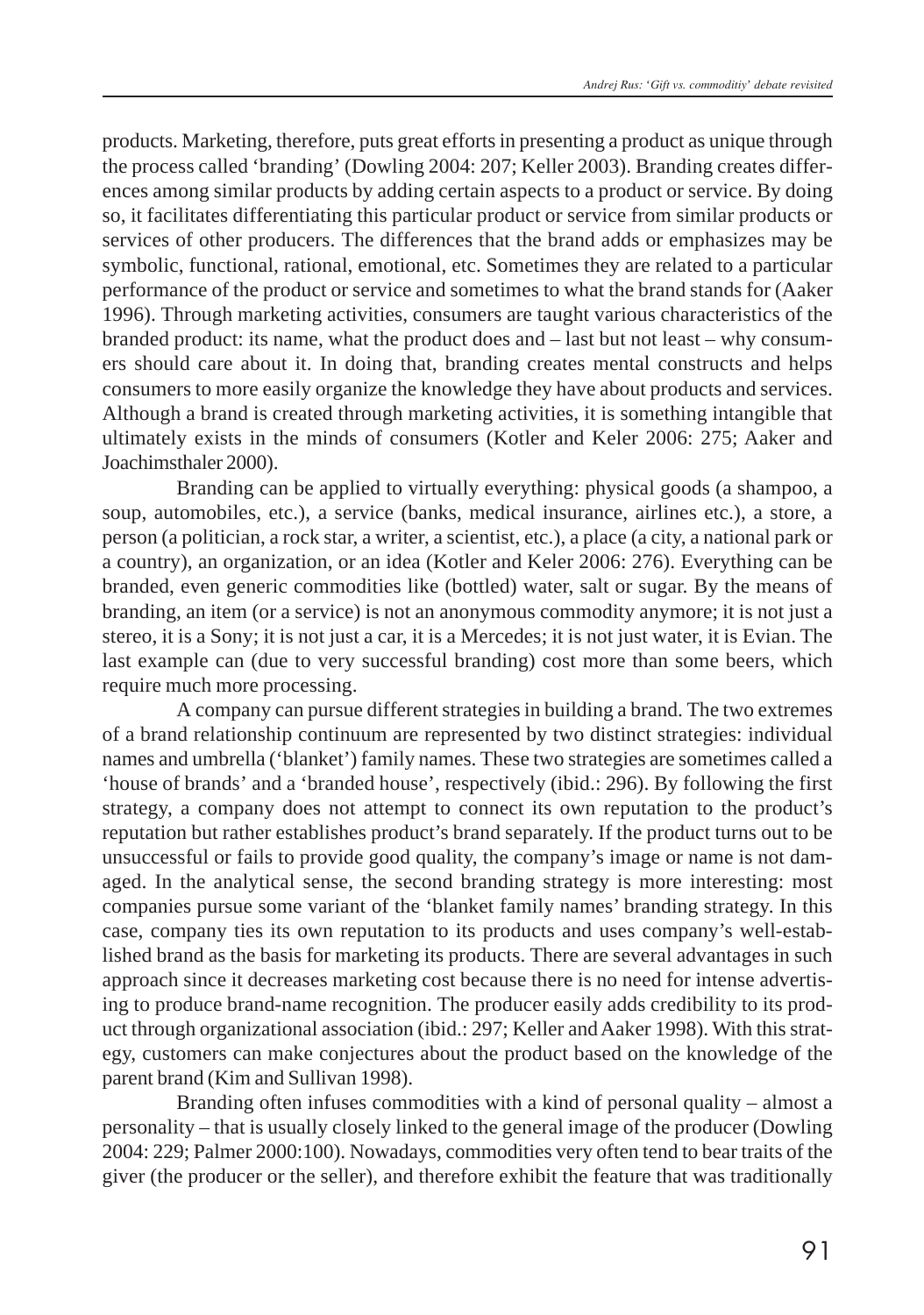considered to be in the domain of gifts. Branded commodities, thus, obviously blur the sharp distinction between traditionally defined concepts of 'anonymous commodities' and 'personal gifts'. Along with this particular feature, we can locate another characteristic of branded commodities that resembles a gift: value added to commodity as a result of branding. A gift has always some extra (symbolic) value added to it and the branded commodities are similar in this. The branded commodity always has some additional value added to it compared to generic, non-branded commodity, either financial, emotional, intellectual, psychological, symbolic, etc. (Kotler and Keler 2006: 274). In marketing, this is called Brand Equity – the value that the brand adds to the branded product (or service), compared to an equivalent non-branded product (Keller 2007; Aaker 1991).

David Aaker, who invented the concept of brand equity, describes it as a compound of characteristics that are connected to the brand and add (in a positive or negative manner) value to the product or service (1991). Brand equity is established on differences in consumer response. That is to say, if no differences arise in consumer response, then the branded product can basically be categorized as generic version of the product, which can thus be substituted by any other similar product. In that case, a company can compete with other similar product only by setting a lower price. Differences in reaction are a result of customer's understanding about the brand and everything that has become associated with the brand.

There are different ways of studying brand equity: one approach is based on the economic principles of signalling (Erdem 1998), but there are other approaches that study brand equity from sociological, anthropological, or biological perspective (McCracken 1986; Fournier 1998). Higher brand equity results in greater brand loyalty, which provides predictability and security of demand for the firm and creates barriers to entry that make it difficult for other firms to enter the market. Customers who are loyal to a certain brand are usually willing to pay a higher price, even 20 to 25 percent more (Jacoby et al. 1971; Davis 2000; Bello and Holbrook 1996; Sullivan 1998; Slywotzky and Shapiro 1993). Coca Cola is a good example of high brand equity. It is one of the most valuable and most respected brand names in the world. That is the reason customers are willing to pay a premium price for it, much more than for a generic cola drink, which essentially tastes just about the same. For most consumers, Coca-Cola is not just some cola drink: it is Coca-Cola with correspondingly higher price compared to generic cola drinks. I have observed that in certain parties it is considered 'cheap' and almost insulting to the guests to serve an inexpensive, generic cola drink because Coca Cola is not merely about the taste but about the image, prestige and what it represents in the minds of consumers.

A commodity with high brand equity is worth more, compared to similar generic products. Its additional value is not only emotional, symbolic or intellectual, but also financial. A branded commodity clearly displays that it does matters who the producer (or seller) is; it is not just another product: it is infused with the reputation and other characteristics of the producer, which adds symbolic and financial value to that product (this applies if 'blanket family names' strategy was used in branding the product). In this case, the characteristics of the producer are transferred to a generic commodity, and infuse it with features of the producer. We can see that on this dimension of analysis, the distinc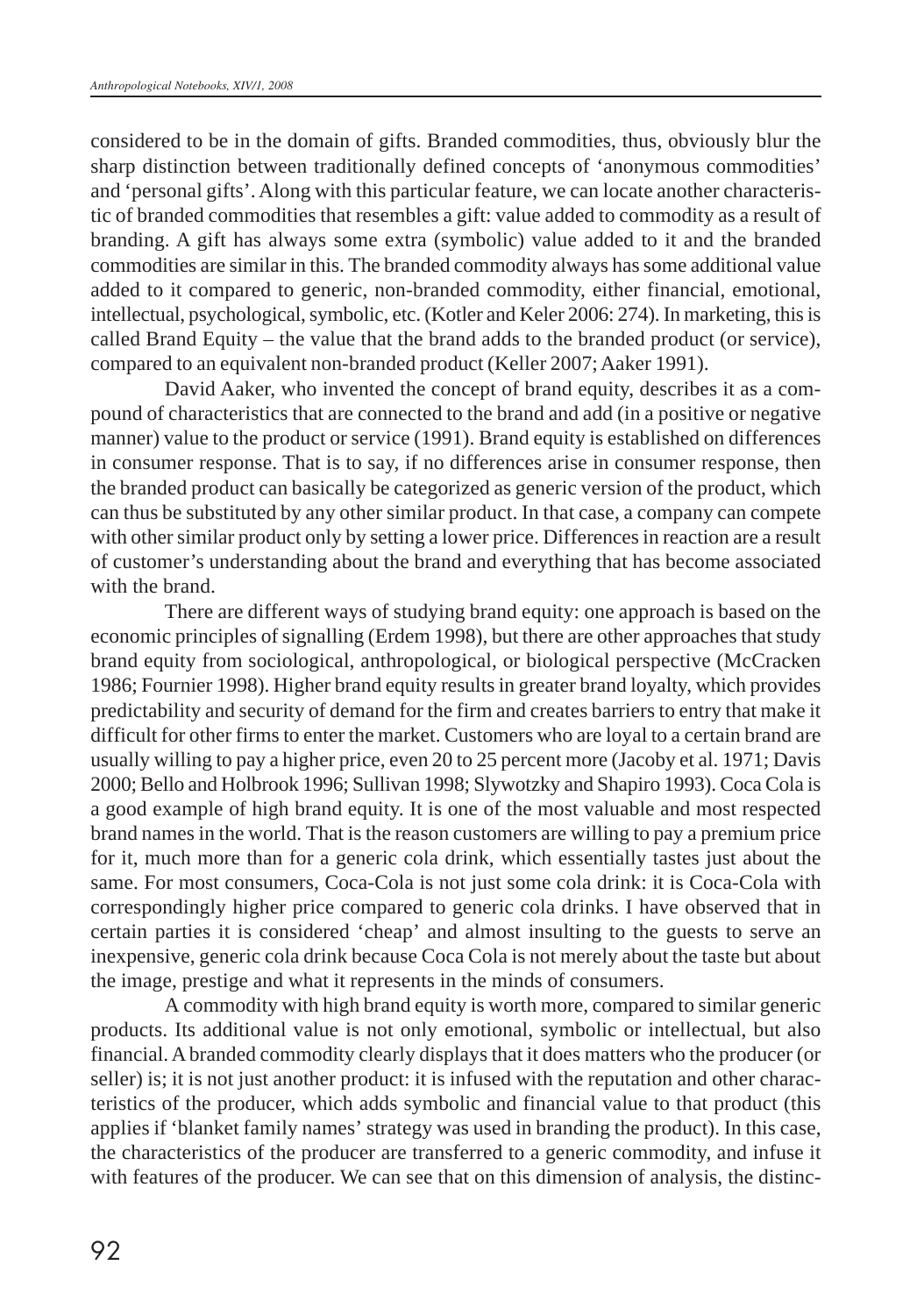tion between what we traditionally consider to be a personal gift and anonymous commodity is very often blurred. Branded commodities also contain some quality of the producer: his reputation, public image, quality, and have additional value added to it.

#### **Imposing identity**

According to Marcel Mauss, the giver not only gives a gift, but also a part of himself. Therefore, the gift is permanently tied to the giver: "The objects are never completely separated from the men who exchange them" (1954: 31). Mauss traced the power of the gift in its indestructible tie to the giver. According to Mauss, even traditional folk habits show that commodity-exchange should be freed from personal attachment:

> Numerous other French customs show how it is necessary to detach the thing sold from the man who sells it: a thing may be slapped; a sheep may be whipped when sold, and so on. (ibid.: 64)

A commodity is, therefore, supposed to be the opposite of a gift, because it does not contain anything of the giver (the producer or the seller); hence, it cannot transfer the giver's identity to the buyer. Two of them are  $-$  at least ideally speaking  $-$  completely separated. If a consumer buys a kilogram of sugar or salt, this particular new object in his possession does not affect his identity. However, commodity-exchange serves much broader purpose than just providing someone with subsistence items. As Carries states: "Clearly there is much more in our relationship to objects than sheer utility" (1995: 1). Several scholars, including Thorstein Veblen, Jean Baudrillard, Pierre Bourdieu, and others have stated that commodities are not mere anonymous items. They are, instead, carriers of meaning. Commodities possess symbolic values, which we use in constructing personal and social identities. Therefore, by obtaining particular commodities, people display membership in a certain group and establish distinctions between themselves and others who possess other objects. Therefore, people do not buy commodities only for practical, utilitarian reasons. Anthropologist Daniel Miller writes: "'Shopping' is a term we use to denote a network of activity, of which the actual point of purchase of a commodity is but a small part" (1998: 14). There are several reasons why we buy. The fast development and eclecticism of the modern study of consumer goals has led to important but very fragmented insights, because various researchers have highlighted different issues (Huffman et al. 2003: 9). There are four different main theories of consumer behaviour: means-end chains theory, social identity theory, behavioural decision theory and attitude theory (ibid.: 10). Campbell, who reviewed the sociological literature on consumption concluded:

Generally, we may say that special emphasis tends to be placed on those theories that relate consumption to issues of identity and, within this, to those that represent consumption as an activity, which conveys information about the consumer's identity to those who witness it (1995: 111).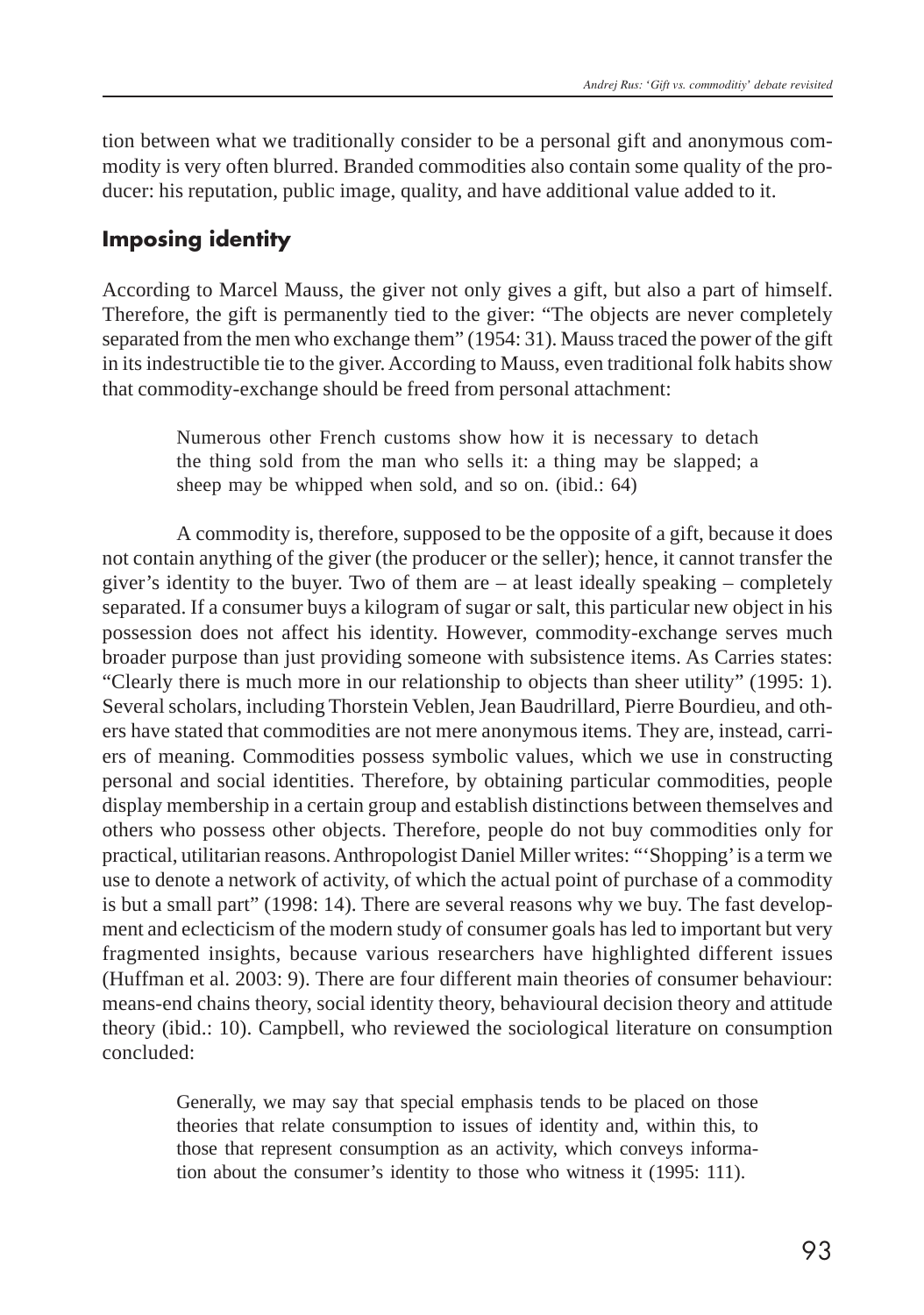Different researchers utilized different theoretical frameworks, ranging from psychoanalysis to social constructionism. Commodities were found to play a paramount role in the construction of selves and identities (Jackson 1994; Nava 1992; Reekie 1993; Swanson 1995; Willis 1991; Wilson 1992). In relation to sociological studies, cultural studies and various consumption studies, anthropology also developed interest with the symbolic dimensions of contemporary consumption (Miller 1995a). The origin of this approach can be located in ideas of Barthes (1972) and Baudrillard (1981; 1983; 1998) who emphasized that the role commodities play as signs that are encoding the mythology of consumer ideologies.

Philosopher Jean Baudrillard was especially interested in the meaning that advertising adds to objects. He argued that this added meaning then stimulates consumers to purchase commodities as a means of constructing their personal identity. In his book, *The Consumer Society* (1998), he proposed that by purchasing and consuming commodities, a consumer situates himself or herself within a system of signs.

The symbolic approach was later advocated by anthropologist Mary Douglas. With her publication *The World of Goods* (1979), Douglas in collaboration with Isherwood expanded the analysis of consumption in contemporary consumer society to the full range of commodities: "Instead of supposing that goods are primarily needed for subsistence plus competitive display, let us assume that they are needed for making visible and stable the categories of culture" (Douglas and Isherwood 1979: 59). According to Douglas, the utilitarian function of commodities distracts from their essential function, which is to help people to find their place in the world:

> Forget that commodities are good for eating, clothing and shelter; forget their usefulness and try instead the idea that commodities are good for thinking; treat them as a nonverbal medium for the human creative faculty (1979: 62).

Following the ideas of Pierre Bourdieu (1984), Mary Douglas (1996) proposes that contemporary identities are not constructed through a direct relationship with the material world but rather through the consumer's relationship with the symbolic sphere of consumption. Consumers derive their social identities and sense of place in the world through their consumption activity. Human needs are satisfied not only by practical applicability of consumer goods, but also by the symbolic function they possess, the identities they construct, the social relations they build and the gratification they provide. Buyers frequently select and use brands that have a brand personality consistent with how one views oneself, how one would like to view oneself or how one thinks others see him (Sirgy 1982). These effects may also be more pronounced for publicly consumed products as compared to privately consumed goods (Graeff 1996; 1997).

In practice, we can often see that the consumer is aware of who is the producer of a particular commodity, even in the case of some very minute and disposable item such as batteries. Duracell batteries are heavily advertised as reliable and durable. If a consumer decides to buy Duracell batteries instead of cheap Chinese batteries, by doing so he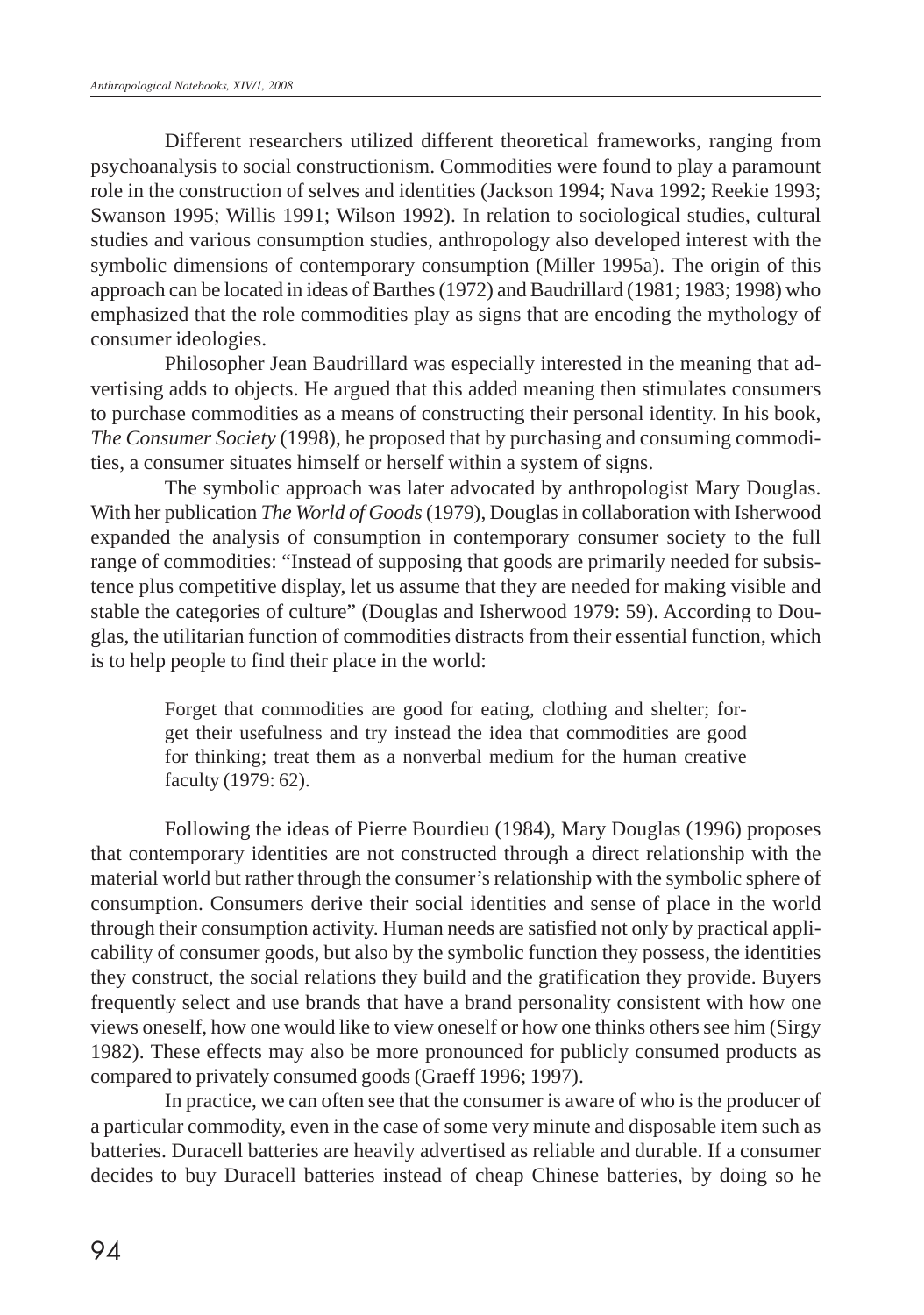proclaims (at least) to himself (if not to the world) that he the values quality that Duracell represents. Certainly, there might be several reasons and motivations for buying expensive Duracell instead of cheap batteries, but even if one buys Duracell batteries for purely utilitarian reasons (durability), by doing so the consumer re-affirms his position of a person, who values quality, durability and reliability that Duracell batteries represent. The brand identity of the Duracell company, embodied in Duracell batteries, is utilized in reaffirming person's core values and identity.

As demonstrated earlier in this article, commodities are in most cases not just some plain, anonymous objects. Producers (or sellers) usually make a great deal of effort to differentiate their products by the means of branding. If the 'branded house' strategy is used, branding infuses the commodity with some quality of the producer and gives it a distinct flavour that distinguishes the commodity from other similar items produced by other manufacturers. This extra symbolic value that is added to commodity is then used by consumers for building their social, cultural and personal identities. If one buys a Mercedes car, the prestige that Mercedes represents is transferred to the owner whose prestige automatically rises with the mere fact that he now owns a Mercedes car, which embodies the prestige, tradition, quality, etc. of the producer. The identity of the producer (Daimler-Benz) is embodied in the product (a Mercedes car) which in turn affects one's identity when one buys and owns this particular car. The symbolic value of commodity is derived from the producer or the seller in a similar manner as the symbolic value of the gift is derived from the giver.

Conversely, customers also to some extent affect the corporate identity of the producer. The symbolic exchange is bi-directional, because exchange of gifts "[…] imposes an identity upon the giver as well as the receiver" (Schwartz, 1996: 70). Most often companies do not try to sell to all consumers, but carefully determine the main market segments. The next step is to evaluate each segment and target only those market segments that are relevant to the company (Kotler and Keler 2006: 30). Company's brand identity is connected to how customers should see the company, while company's image is the way people see the company or its products. (ibid.: 41). Companies put great effort in building a distinctive image in the minds of their target consumer group (ibid.: 9). For instance, Jennifer Aaker's analysis of major brands indicates that the main image of CNN is competence; MTV is characterized by excitement; Levi's main theme is ruggedness and Campbell's sincerity (Aaker 1997).

Marketing is usually tailored specifically to the relevant target consumer group. If a company is producing children toys, it is very likely that its corporate brand will be designed according to the target group: the company's image, its logo, promotional materials and public relations will most likely clearly show that the company is producing children toys and not, for example hi-tech military equipment. The symbolic exchange between the producer and its target consumer group is bi-directional. If a company is pursuing market segmentation, the characteristics of its target consumer group will affect the way the company will be presenting itself and its products. Conversely, the characteristics of the producer will contribute to the identity of the consumers. We can see that similarly to gifts, commodities not only continue to embody the identity of the giver but also impose this identity upon the receiver (a buyer) and vice versa.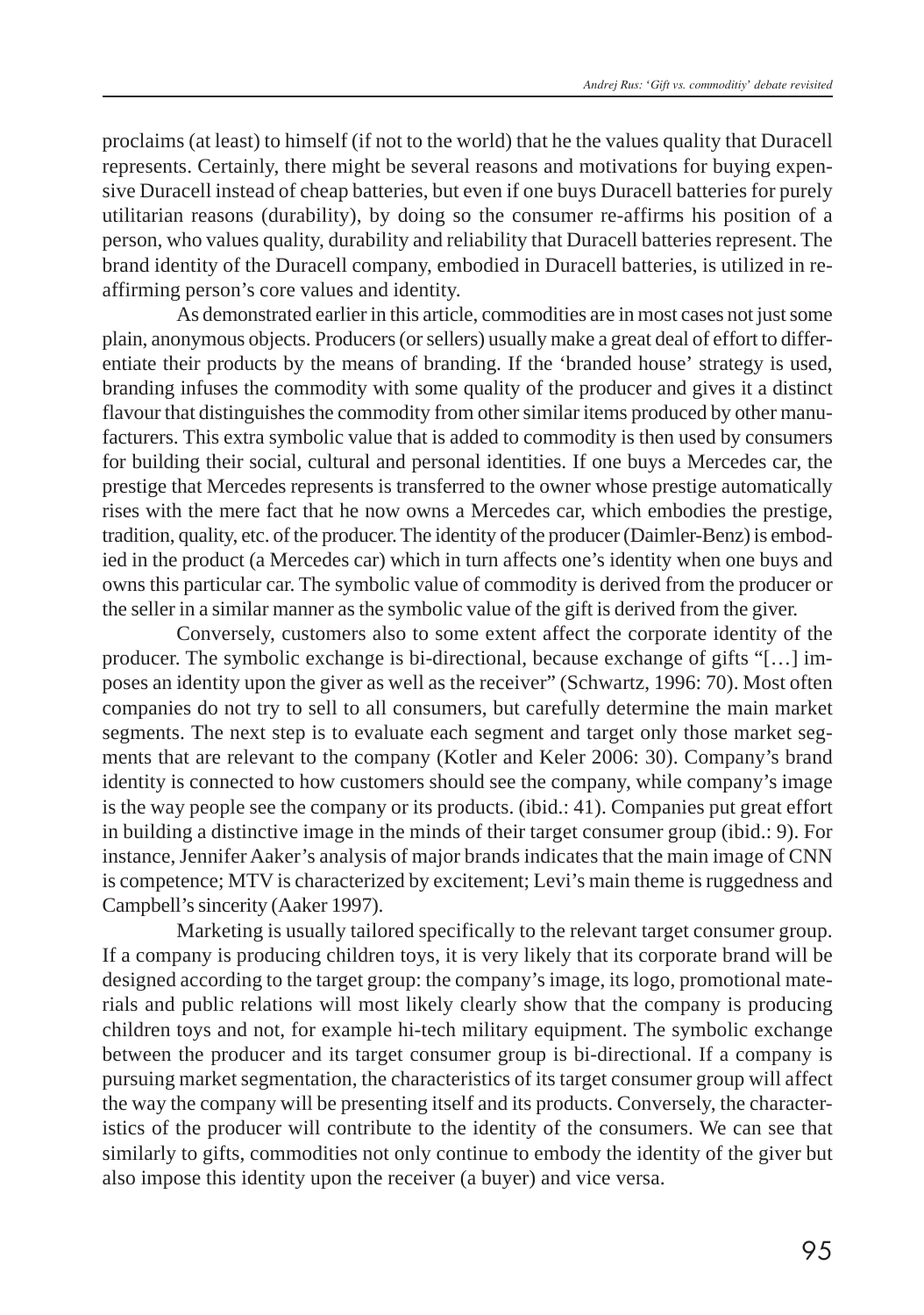#### **Inalienability**

A significant idea in Mauss' description of gift-exchange is what Gregory (1982; 1997) refers to as inalienability. Whenever the object is sold in market-exchange, the new owner completely acquires the ownership over the object he bought. The object of exchange therefore becomes alienated from its previous possessor. However, the object that is exchanged as a gift is not alienated from the giver. As Mauss has stated: "The gift received is in fact owned, but the ownership is of a particular kind" (1954: 22). Gregory (1982; 1997) and Weiner (1992), in coming back to Mauss' conceptualization, became two main proponents of the giftexchange theory that utilizes the idea of inalienability: "Non-commodity (gift) exchange is an exchange of inalienable things between transactors who are in a state of reciprocal dependence" (Gregory 1982: 12). Weiner (1992) also discriminates between two types of possessions, alienable and inalienable. Inalienable items "[…] are imbued with the intrinsic and ineffable identities of their owners which are not easy to give away" (Weiner 1992, 6). She writes: "Inalienable possessions attain absolute value that is subjectively constituted and distinct from the exchange value of commodities or the abstract value of money" (ibid.: 191). Marilyn Strathern (1992) also stresses the inalienable characteristics of the gift and therefore maintains the distinction between gifts and commodities as indispensable.

In spite of traditional anthropological view that holds commodities to be alienable, we can find examples of market-exchange that do not precisely fit into this conceptualization. There are commodities that are traded for money, and yet they cannot be alienated from the producer, such as artwork. The buyer becomes only a possessor, a keeper, a guardian of the artwork, but never its complete owner (Platenkamp 2007). The artwork cannot be alienated from the author who created it, even though he finally sold it in what is considered to be a pure market-exchange transaction. The artwork will always be attributed to its author, never to its possessor, even though the buyer paid for it and can do whatever he likes with it, even destroy it. We can see that in case of the artwork that was not given away as a gift but rather sold in pure market-exchange transaction, the commodity involved (the artwork) manifests a form of inalienability that is otherwise characteristic of a gift.

Besides the artwork, which always bears the mark of the producer, we can find this feature expressed in other commodities. Branding has been known for centuries and helped to differentiate the products of one manufacturer from those of another. In Europe the first precursor of branding was the obligation that medieval guilds imposed upon craftspeople to put trademarks on their manufactured goods to protect consumers and themselves against substandard quality. In the production of artwork, branding started when artists began to sign their works (Interbrand Group 1992). Brands allow consumers to assign a product or service to a particular manufacturer or seller (Kotler and Keler 2006: 274). Even though competitors may sometimes without difficulty copy the product designs and manufacturing processes of a successful product, they can have extremely hard job in matching or duplicating the impressions in the minds of customers that are the result of many years of product experience and marketing activity. To companies, brands therefore represent extremely an important portion of legal property that can strongly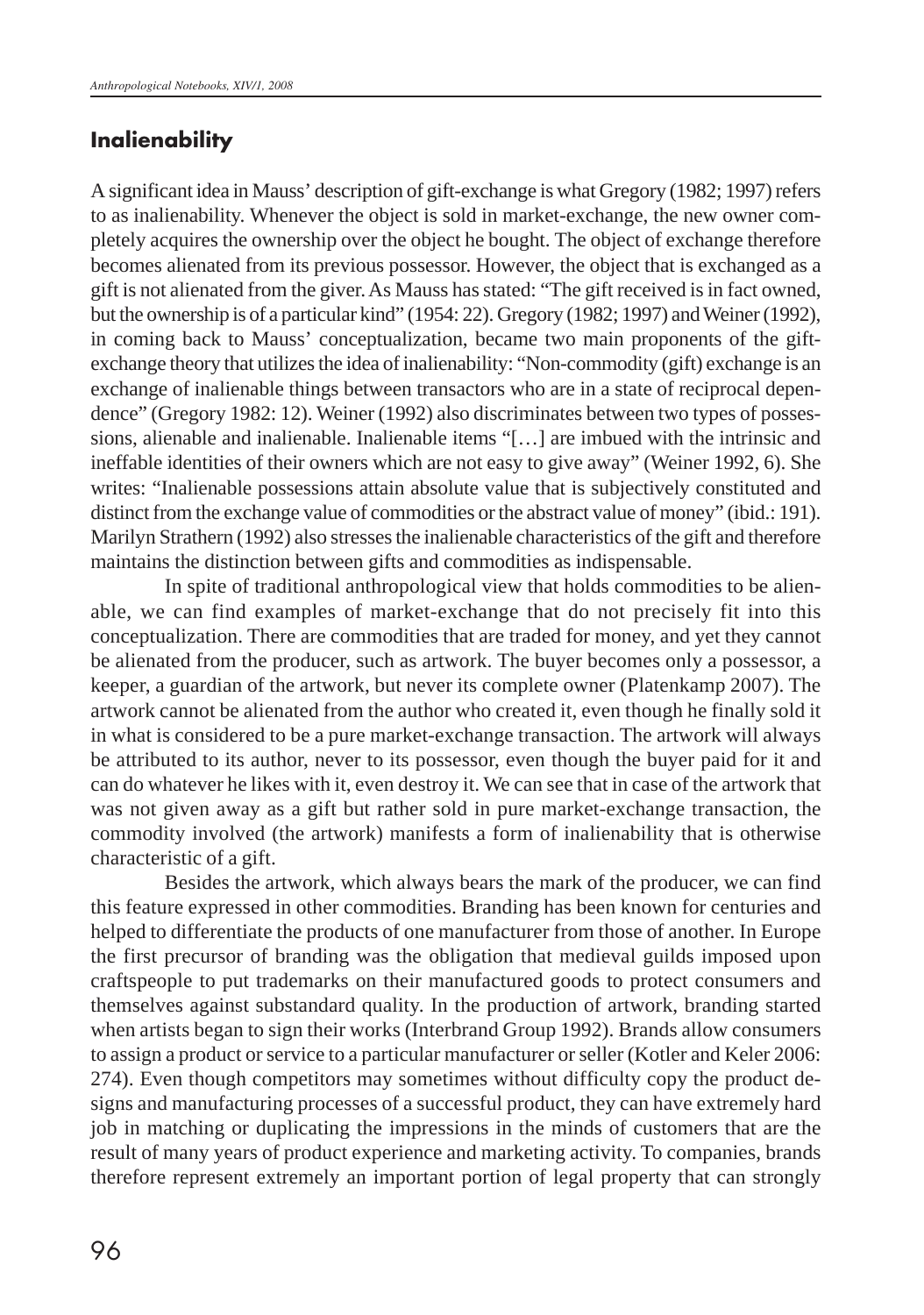influence consumer behaviour (Bymer 1991). Therefore, a brand can often serve as the legal protection for unique characteristics of the product (Bagley 1995). A branded commodity is usually strongly connected to its producer and it is impossible (or at least unreasonable) to separate the branded commodity from its producer, because the removal of the brand would reduce the value (symbolic, monetary, emotional) of the product.

A spectacular demonstration of the influence that brand has on consumer's perception of the product is seen in the common outcome of 'blind' taste tests in product sampling tests. One group of subjects tests a product without having knowledge of its brand, while the other group of subjects tastes the product while having knowledge of its brand. Experience in those blind tests shows that the two groups evaluate the same product differently in spite of the fact that the product they tasted was exactly the same. Consumers will often distort information to be consistent with prior brand and product beliefs (Russo et al. 1998; de Chematony and Knox 1990; Janiszewski and Osselar 2000). A closer look reveals that the quality of inalienability is also present in branded products, because branded products always remains connected to their producer. Commodities can therefore also manifest a form of inalienability that is otherwise one of the characteristics of a gift.

#### **Conclusion**

The basis for the anthropological understanding of commodities was laid out by Mauss in 1925, when commodities were still pure representatives of impersonal market relations. However, recent decades have brought increasingly personal approaches in commodityexchange that do not neatly fit into classical gift-commodity dichotomy.

As numerous scholars have already asserted, the distinction between gifts and commodities is not as sharp as was traditionally believed. A detailed analysis conducted along five basic dimensions that traditionally distinguish gift-exchange from commodity exchange, throws more light on the relation between gifts and commodities. Gift-giving strategies and simulated intimacy are more and more often extended to seemingly impersonal commodities of market exchange. Companies try to personalize their appeal by introducing various elements of gift-giving into their sales strategies. The analysis reveals that contemporary marketing very often adds to commodity-exchange various elements that are traditionally attributed to gift-exchange only: market-exchanges are not always impersonal, but can aim at creating certain types of social bonds between seller and buyer, not unlike those that are considered characteristic of gif-exchange. Marketexchange also tends to create mutual obligations between buyer and seller – a situation which is much more indicative of 'gift-economy' than that of 'impersonal market-economy'. The commodity, like the gift, possesses a quality of the giver (producer or seller), embodied in for instance the trade-mark or brand name. Most commodities also manifest a form of inalienability from the giver (producer or seller) which is indicative of a gift. Besides that, similarly to gifts, commodities not only continue to embody the identity of the giver but also impose this identity upon the receiver (a buyer) and vice versa.

The gift-commodity dichotomy was first conceptualized almost a century ago, but commodity-exchange has significantly evolved and changed since then. After World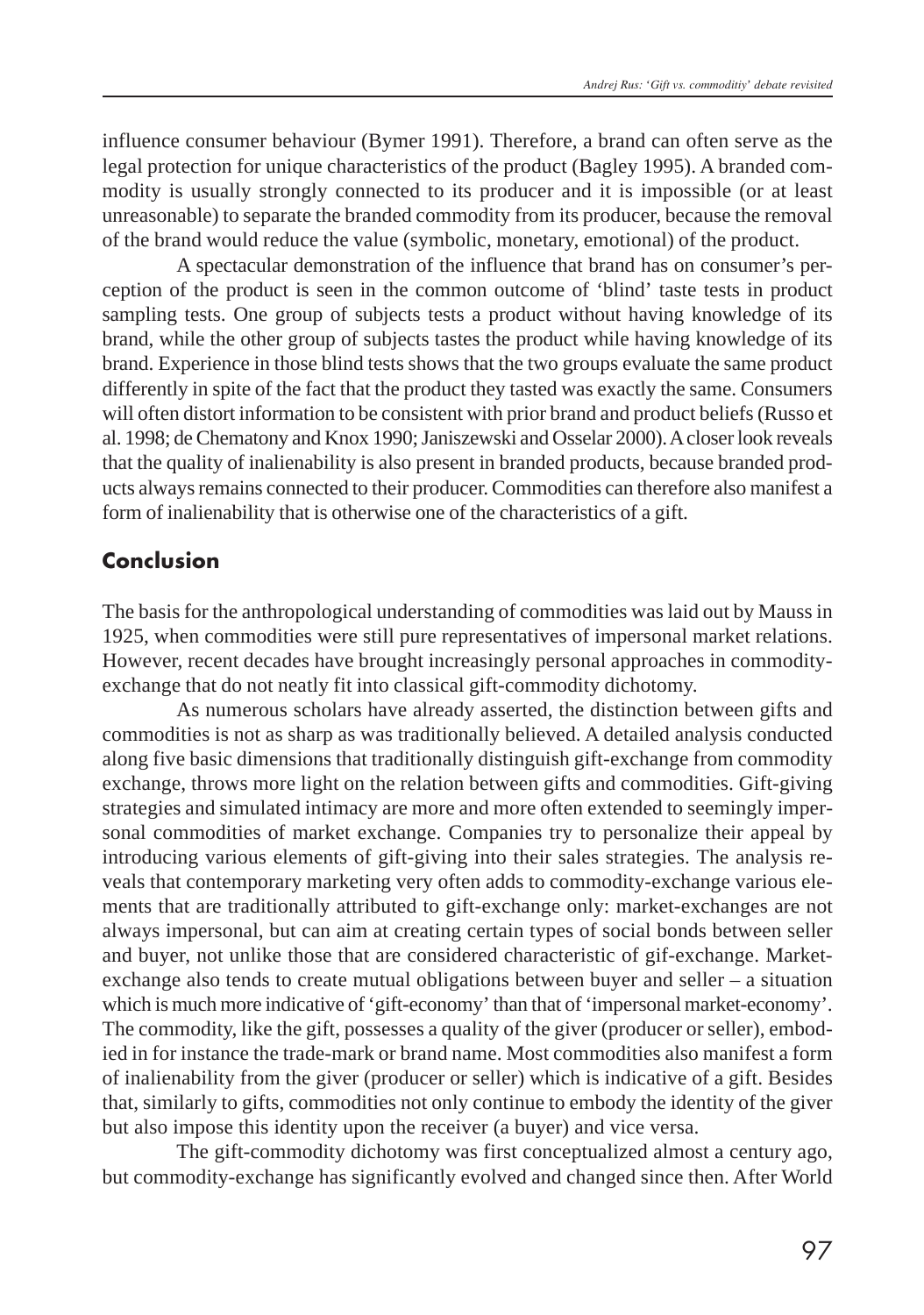War II, the distributive theory of marketing started to decline. The centre of attention started to move from distributive functions to other aspects of marketing (Parvatiyar and Sheth 2000: 10). If market-economy of the early  $20<sup>th</sup>$  century was characterized by mass production of anonymous and impersonal commodities, later stages of market-economy introduced an increasingly more personal approach in presenting and selling commodities (Sheth and Parvatiyar 2000: 137). Commodities are increasingly marketed and traded in a manner that does not rigidly fit into traditional conceptualization of commodityexchange. Companies that understand the gift-economy have, in this regard, more chance to succeed in the market economy (Offer 1997: 468).

The analysis shows that contemporary market-exchange transactions very often contain features that are traditionally attributed to gift-exchange. Therefore, even though there is consensus, that the market-economy depends primarily on impersonal, rational economic logic, market-exchange relations also very often utilize qualities of gift-exchange among exchange participants. We can see that commodities are often not pure representatives of presumably impersonal market relations, but rather give rise to relations that can resemble those of gift-exchange.

#### **References**

- Aaker, David A. 1991. *Managing Brand Equity*. New York: Free Press.
- Aaker, David A. 1996. *Building Strong Brands*. New York: Free Press.
- Aaker, David A. and Erich Joachimsthaler. 2000. *Brand Leadership.* New York: Free Press.
- Aaker, Jennifer. 1997. Dimensions of Measuring Brand Personality. *Journal of Marketing Research* 34: 347–356.

Appadurai, A. 1986. Introduction: commodities and the politics of value. In: Arjun Appadurai (ed.), *The social life of things*. New York: Cambridge University Press, pp. 3–63.

- Bagley, Constance E. 1995. *Managers and the Legal Environment: Strategies for the 21st Century*, 2nd ed. Cincinnati, OH: West Publishing.
- Bailey, Frederick. 1971. *Gifts and Poison*. Oxford: Oxford Basil Blackwell.
- Barthes, Roland. 1972. *Mythologies*. New York: Noonday Press.
- Baudrillard, Jean. 1998. *The Consumer Society: Myths and Structures*. London: Sage Publications.
- Baudrillard, Jean. 1981. *For a critique of the political economy of the sign*. St. Louis: Telos Press.

Baudrillard, Jean. 1983. *Simulacra and Simulation*. New York: Semiotext(e).

- Bello, David C. and Morris B. Holbrook. 1996. Does an Absence of Brand Equity Generalize Across Product Classes? *Journal of Business Research* 34: 125–131.
- Bergquist, Magnus and Jan Ljungberg. 2001. The power of gifts: organizing social relationships in open source communities. *Info Systems Journal* 11: 305–320.
- Berking, Helmut. 1999. *Sociology of Giving*. London: Sage Publications.
- Borch, Fred J. 1957. The Marketing Philosophy as a Way of Business Life. In: Elizabeth Marting and. Albert Newgarden (eds.), *The Marketing Concept: Its Meaning to Management*. New York: American Management Association, pp. 3–16.
- Bourdieu, Pierre. 1984. *Distinction: A Social Critique of the Judgement of Taste.* London: Roudedge and Kegan Paul.
- Bourdieu, Pierre. 1977. *Outline of a Theory of Practice*. Cambridge: Cambridge University Press.
- Bymer, Charles. 1991. Valuing Your Brands: Lessons from Wall Street and the Impact on Marketers. *ARF Third Annual Advertising and Promotion Workshop*, February 5–6, 1991.
- Campbell, Colin. 1995. The sociology of consumption. In: Daniel Miller (ed.), *Acknowledging consumption.* London: Routledge, pp. 96–126.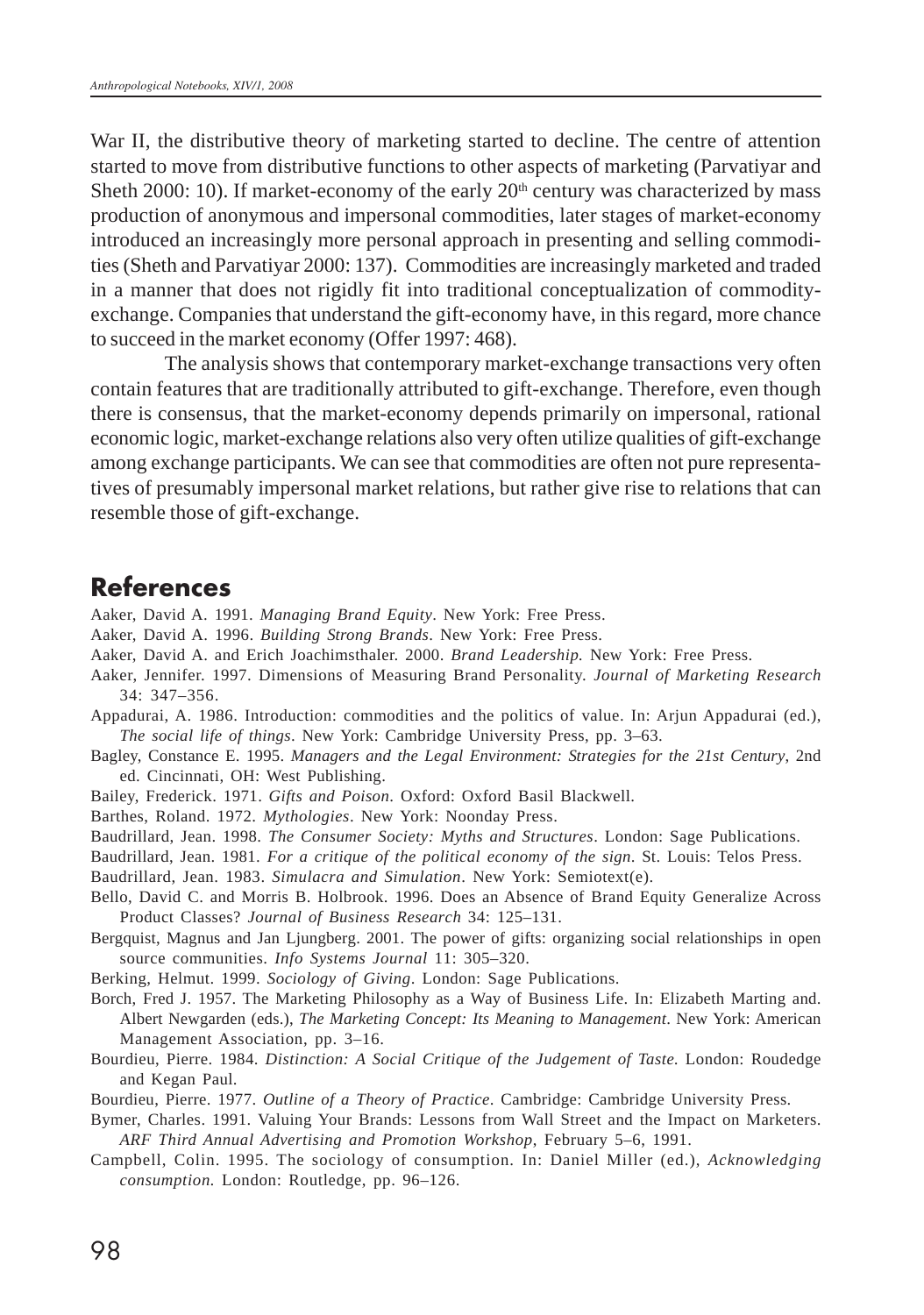- Carrier, James G. 1990. Gifts in a world of commodities: the ideology of the perfect gift in American society. *Social Analysis* 29: 19–37.
- Carrier, James G. 1991. Gifts, Commodities, and Social Relations: A Maussian View of Exchange. *Sociological Forum* 6(1):119–136.
- Carrier, James G. 1992. *History and tradition in Melanesian anthropology*. Berkeley: University of California Press.
- Carrier, James G. 1995. *Gifts and Commodities: Exchange and Western Capitalism since 1700*. Routledge, London.
- Cheal, David. 1988. *The gift economy*. New York: Routledge.
- Chematony, Leslie de and Simon Knox. 1990. How an Appreciation of Consumer Behavior Can Help in Product Testing. *Journal of the Market Research Society* 32(3): 329.
- Christopher, Martin, Adrian Payne and David Ballantyne. 1991. *Relationship Marketing: Bringing Quality, Customer Service, and Marketing Together*. Oxford, U.K.: Butterworth-Heinemann.
- Davis, Scott. 2000. *Brand Asset Management: Driving Profitable Growth Through Your Brands*. San Francisco: Jossey-Bass.
- Douglas, Mary. 1996. *Thought Styles: Critical Essays on Good Taste.* London: Sage.
- Douglas, Mary and Baron Isherwood B. 1979. *The world of goods*. New York: Basic Books.
- Dowling, Grahame. 2004. *The Art and Science of Marketing.* Oxford: Oxford University Press.
- Dowling, Grahame and Mark Uncles. 1997. Do Customer Loyalty Programs Really Work? *Sloan Management Review* 38(4): 71–82.
- Erdem, Tulin. 1998. Brand Equity as a Signaling Phenomenon. *Journal of Consumer Psychology,* 7(2): 131–157.
- Fournier, Susan. 1998. Consumers and Their Brands: Developing Relationship Theory in Consumer Research. *Journal of Consumer Research* 24(3): 343-373.
- Frow, John. 1997. *Time and commodity culture: Essays in cultural theory and postmodernity*. Oxford, England: Clarendon.
- Gell, Alfred. 1992. Inter-tribal commodity barter and reproductive gift exchange in old Melanesia. In Caroline Humphrey and Stephen Hugh-Jones (eds.): *Barter, exchange and value*. Cambridge: Cambridge University Press, pp. 142–168.
- Gouldner, Alvin W. 1960. The Norm of Reciprocity: A Preliminary Statement. *American Sociological Review* 25(2): 176–177.
- Graeff, Timothy R. 1996. Image Congruence Effects on Product Evaluations: The Role of Self-Monitoring and Public/Private Consumption. *Psychology & Marketing* 13(5): 481–499.
- Graeff, Timothy R. 1997. Consumption Situations and the Effects of Brand Image on Consumers' Brand Evaluations. *Psychology & Marketing* 14(1): 49–70.
- Gregory, Christopher A. 1980. Gifts to Men and Gifts to God: Gift Exchange and Capital Accumulation in Contemporary Papua. *Man* 15: 626–652.
- Gregory, Christopher A. 1982. *Gifts and Commodities.* Academic Press: London.
- Gregory, Christopher A. 1997. *Savage money: the anthropology and politics of commodity exchange*. Amsterdam: Harwood Academic.
- Gummesson, Evert. 1999. *Total Relationship Marketing*. Boston: Butterworth-Heinemann.
- Hamel, Gary. 1996. Strategy as Revolution. *Harvard Business Review* 74(4): 69–82.
- Huffman, Cynthia, S. Ratneskwar and David Glen Mick. 2003. Consumer goal structures and goaldetermination processes: An integrative framework. In: S. Ratneshwar (ed.), *The Why of Consumption: Contemporary Perspectives on Consumer Motives, Goals and Desires*. Routledge Interpretive Market Research Series, pp. 9–35.
- Humphrey, Caroline and Stephen Hugh-Jones. 1992. *Barter, exchange and value.* Cambridge: Cambridge University Press.
- Hunt, Robert. 1997. Reciprocity. In: Thomas Barfield (ed), *The dictionary of Anthropology*. Oxford: Blackwell Publishing, pp. 398.
- Interbrand Group. 1992. *World's Greatest Brands: An International Review.* New York: John Wiley.
- Ireland, Norman J. 1987. *Product Differentiation and Non-Price Competition*. Oxford: Blackwell Publishing.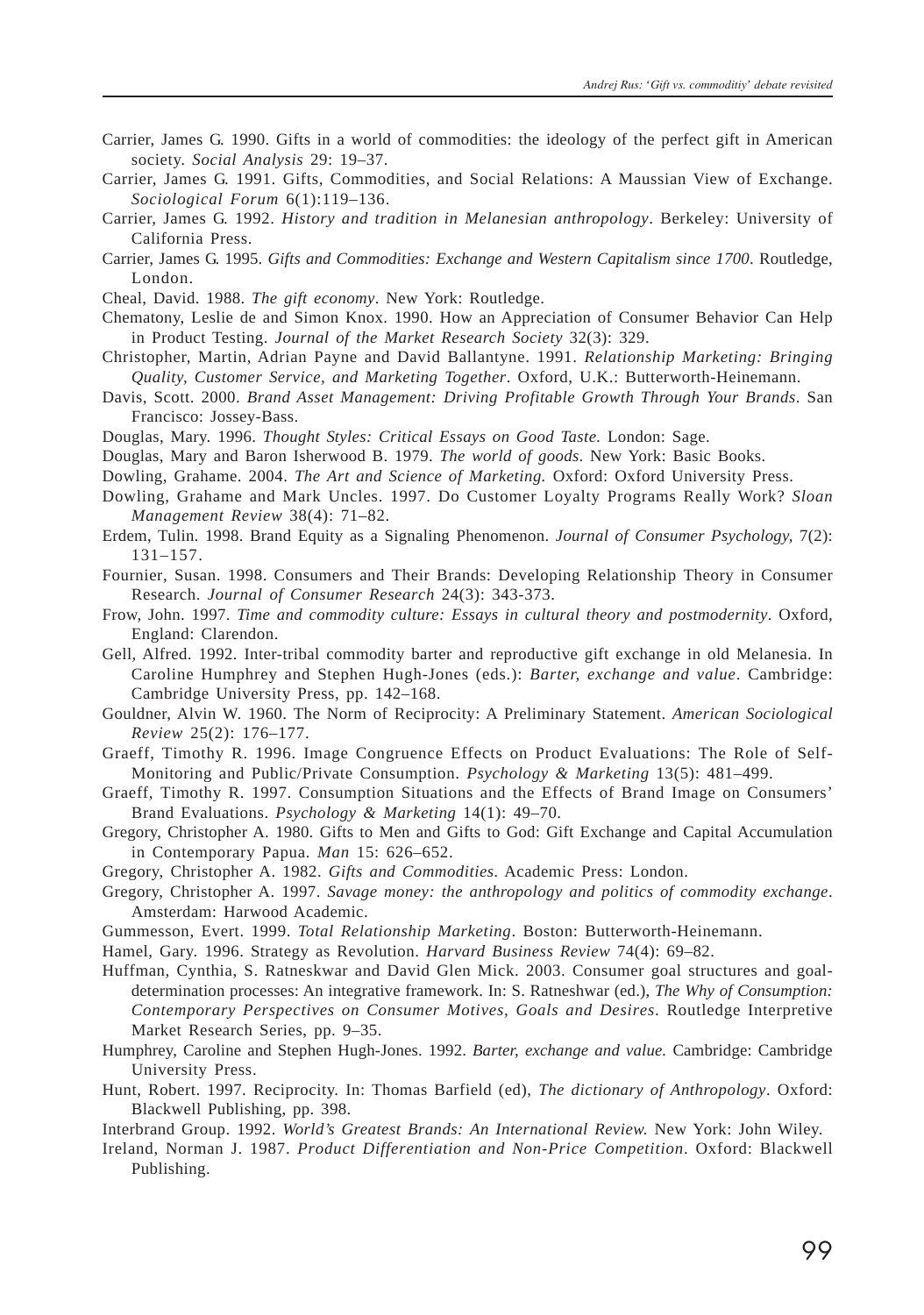- Jan~i~, Zlatko. 1999. *Celostni marketing* [Holistic Marketing]*.* Ljubljana: Znanstvena knji•nica FDV. Jackson, P. 1994. Black male: advertising and the cultural politics of masculinity. *Gender, Place and*
- *Culture* 1: 49–59.
- Jacoby, Jacob; Jerry C.Olson and Rafael Haddock. 1971. Price, Brand Name, and Product Composition Characteristics as Determinants of Perceived Quality. *Journal of Consumer Research* 3(4): 209–216.
- Janiszewski, Chris and Osselar, Stiju M. J. 2000. A Connectionist Model of Brand-Quality Association. *Journal of Marketing Research* 37: 331–351.
- Kaplan, David. 1997. Gift Exchange. In: Thomas Barfield (ed.), *The Dictionary of Anthropology*. Oxford: Blackwell Publishing, pp. 224–225.
- Keith, Robert J. 1960. The Marketing Revolution. *Journal of Marketing* 24: 35–38.
- Keller, Kevin Lane. 2003. *Strategic Brand Management*. Upper Saddle River, NJ: Prentice Hall.
- Keller, Kevin Lane. 2007. *Strategic Brand Management: Building, Measuring, and Managing Brand Equity*. London: Prentice Hall.
- Keller, Kevin Lane and David A. Aaker. 1998. Corporate-Level Marketing: The Impact of Credibility on a Company's Brand Extensions. *Corporate Reputation Review* 1(4): 356–378
- Kim, Byung-Do and Mary W Sullivan. 1998. The Effect of Parent Brand Experience on Line Extension Trial and Repeat Purchase. *Marketing Letters* 9(2): 181–193.
- Kollock, Peter. 1999. The Economies of Online Cooperation: Gifts and Public Goods in Cyberspace. In: Marc Smith and Peter Kollock (eds.), *Communities in Cyberspace*. London: Routledge, pp. 220–242.
- Kotler, Philip. 2003. *Marketing Insights from A to Z*. Hoboken, New Jersey: John Wiley & Sons.
- Kotler, Philip and Kevin Lane Keller. 2006. *Marketing Management*. Upper Saddle River, NJ: Prentice Hall.
- Lapavitsas, Costas. 2004. Commodities and Gifts: Why Commodities Represent More than Market Relations. *Science & Society* 68(1): 33–56.
- Levitt, Theodore. 1969. *The Marketing Mode*. New York: McGraw-Hill.
- Levy, Sidney J. 1959. Symbols for Sale. *Harvard Business Review* 37: 117–124.
- Locke, Christopher, Levine, Rick, Searls, Doc and Weinberger, David. 2000. *The Cluetrain Manifesto: The End of Business as Usual*. Cambridge MA: Perseus Press.
- Mauss, Marcel. 1954. *The gift: Forms and functions of exchange in archaic societies*. London: Cohen&West.
- McCracken, Grant. 1986. Culture and Consumption: A Theoretical Account of the Structure and Movement of the Cultural Meaning of Consumer Goods. *Journal of Consumer Research* 13(1): 71–84.
- McKenna, Regis. 1991. *Relationship Marketing*. Reading, MA: Addison-Wesley.
- McKitterick, John B. 1957. What Is the Marketing Management Concept? In: Frank M. Bass (ed.), *The Frontiers of Marketing Thought and Action*. Chicago: American Marketing Association, pp. 71–82.
- Miller, Daniel. 1995. *Consumption and Commodities.* Annual Rev. Anthropology 24: 141–64.
- Miller, Daniel. 1995a. *Acknowledging consumption*. London: Routledge.
- Miller, Daniel. 2001. *The dialectics of shopping*. Chicago: University of Chicago Press.
- Miller, Daniel. 2001a. Alienable gifts and inalienable commodities. In: Fred R. Myers (Ed.), *The empire of things: Regimes of value and material culture*. Oxford, England: Currey, pp. 91–105.
- Miller, Daniel, Peter Jackson Nigel Thrift, Beverley Holbrook and Michael Rowlands. 1998. *Shopping, place and identity*. London: Routledge.
- Nava, Mica. 1992. *Changing Cultures: Feminism, Youth and Consumerism.* London: Sage.
- Offer, Avner. 1997. Between the gift and the market: the economy of regard. *Economic History Review* 50(3): 450–476.
- Palmer, Adrian. 2000. *Principles of Marketing*. Oxford: Oxford University Press.
- Parry, Jonathan. 1986. The gift, the Indian gift, and the 'Indian gift'. *Man* (n.s.) 21: 453–73.
- Parry, Jonathan and Maurice Bloch. 1989. Introduction: money and the morality of exchange. In: Jonathan Parry and Maurice Bloch (eds.), *Money and the morality of exchange*. Cambridge: Cambridge University Press, pp. 1–32.
- Platenkamp, J. D. M. 2007. *Unpublished lecture notes*. University of Ljubljana.
- Porter, Michael E. 1985. *Competitive Advantage: Creating and Sustaining Superior Performance.* New York: The Free Press.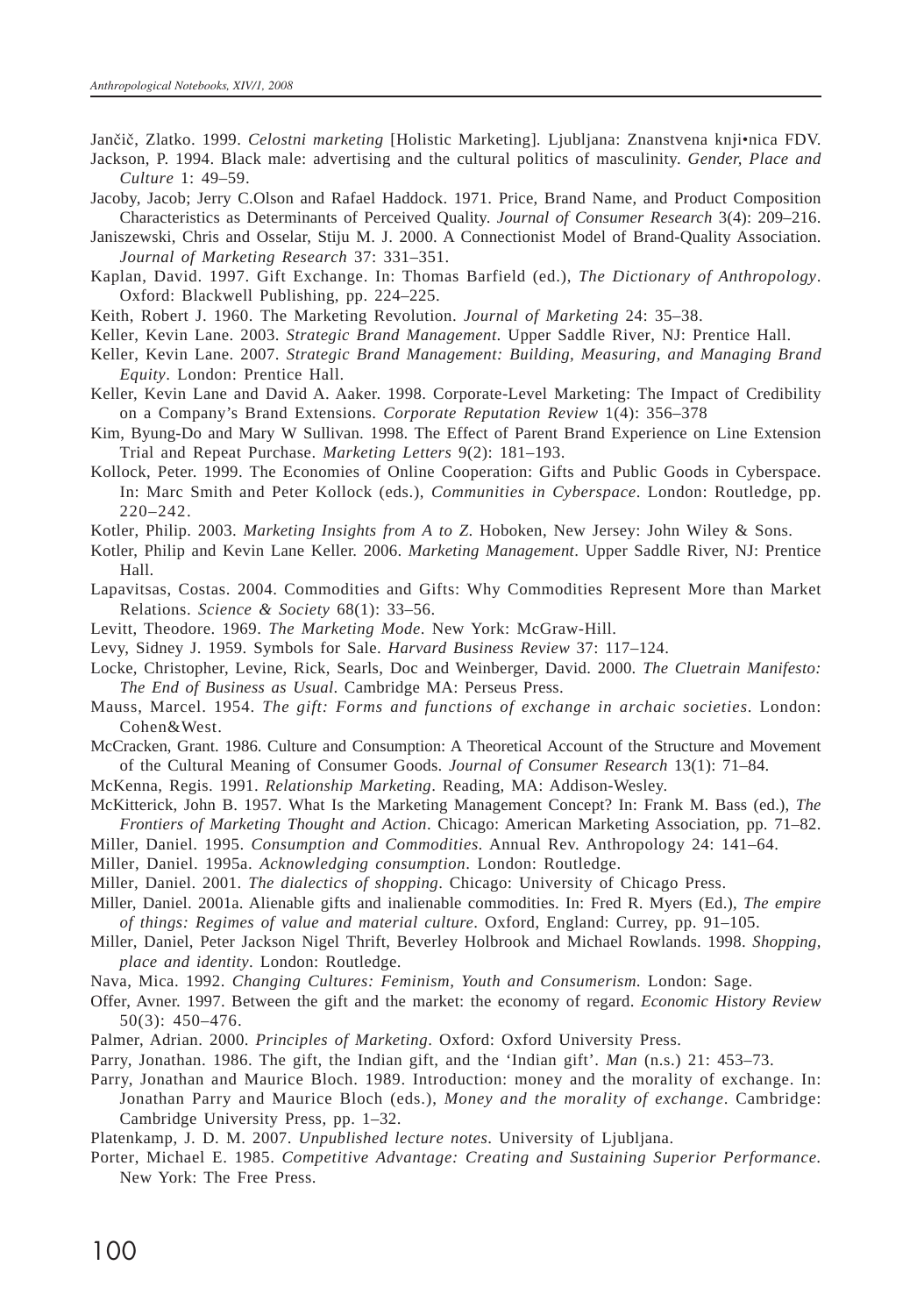- Porter, Michael. E. 1980. *Competitive Strategy: Techniques for Analysing Industries and Competitors*. New York: The Free Press.
- Parvatiyar, Atul and Sheth N. Jagdish. 2000. The domain and conceptual foundations of relationship marketing. In: Jagdish N. Sheth and Atul Parvatiyar (eds.), *Handbook of relationship marketing*. London: Sage Publications, pp. 3–38.
- Raphel, Murray. 1995. The art of direct marketing: Upgrading prospects to advocates. *Direct Marketing* 58(2): 34–37.
- Reekie, Gall. 1993. *Temptations. Sex, Selling and the Department Store*. Sydney: Allen and Unwin.

Reichheld, Frederick K. 2003. The One Number You Need to Grow. *Harvard Business Review* 81: 46–54.

- Russo, J. Edward; Meloy, Margaret G. and Wilks, T. J. 1998. The Distortion of Product Information During Brand Choice. *Journal of Marketing Research* 35: 438–452.
- Schwartz, Barry. 1996. The social psychology of the gift. In: Aafke E. Komter (ed.), *The gift: An interdisciplinary perspective*. Amsterdam: Amsterdam University Press, pp. 69–80.
- Sheth, N. Jagdish, and Atul Parvatiyar. 2000. The evolution of relationship marketing. In: Jagdish N. Sheth and Atul Parvatiyar (eds.), *Handbook of relationship marketing*. London: Sage Publications, pp. 119–148.
- Sirgy, M. Joseph. 1982. Self Concept in Consumer Behavior: A Critical Review. *Journal of Consumer Research* 9: 287–300.
- Slywotzky, Adrian J. and Benson P. Shapiro. 1993. Leveraging to Beat the Odds: The New Marketing Mindset. *Harvard Business Review* 71(5): 97–107.
- Strathern, Marilyn. 1992. Qualified value: the perspective of gift exchange. In: C. Humphrey and S. Hugh-Jones (eds.), *Barter, exchange and value: an anthropological approach*. Cambridge: Cambridge University Press, pp. 169–190.
- Strathern, Marilyn. 1993. Entangled Objects: Detached Metaphors. *Social Analysis* 34(4): 88–101.
- Sullivan, Mary W. 1998. How Brand Names Affect the Demand for Twin Automobiles. *Journal of Marketing Research* 35(2): 154–165.
- Swanson, Gillian. 1995. Drunk with the Glitter: consuming spaces and sexual geographies. In: Sophie Watson and Katherine Gibson (eds.), *Postmodern Cities and Spaces.* Oxford: Basil Blackwell, pp. 80–98.
- Thomas, Nicholas. 1991. *Entangled objects: Exchange, material culture, and colonialism in the Pacific*. Cambridge, MA: Harvard University Press.
- Weiner, Annette B. 1992. *Inalienable Possessions: The Paradox of Keeping-While-Giving*. Berkley and Los Angeles: University of California Press.
- Willis, Susan. 1991. *A Primer of Daily Life.* London: Routledge.
- Wilson, Elizabeth. 1992. The invisible flaneur. *New Left Review* 191: 90–110.

#### **POVZETEK**

^lanek podaja nove uvide v odnos med darovi in tr`nim blagom. Preverja ali darovi in tržno blago zares predstavljajo dve ločeni in različni kategoriji, kot je to prvi predlagal Marcel Mauss in kasneje nadgradil Chriss Gregory ter ostali antropologi. Članek preveri resničnost predpostavke, po kateri naj bi menjava tržnega blaga predstavlja menjavo odtujljivih, neosebnih in anonimnih predmetov, ki v procesu menjave ne ustvarjajo nikakršnih moralnih ali družbenih obvez in naj bi zato bila takšna menjava drugačna od menjave daru. Podrobna analiza petih značilnosti, ki tradicionalno ločujejo menjavo daru od menjave tržnega blaga pokaže, da sodobni marketing pogosto doda menjavi tržnih dobrin elemente, ki tradicionalno pripadajo zgolj menjavi daru: tržna menjava ni vedno neosebna, temveč pogosto stremi k ustvarjanju družbenih vezi ter vzajemnih obligacij med prodajalcem in kupcem. Podobno kot dar, tudi tržno blago lahko vsebuje del identitete dajalca ter izra`a neke vrsto neodtujljivosti od dajalca (proizvajalca ali